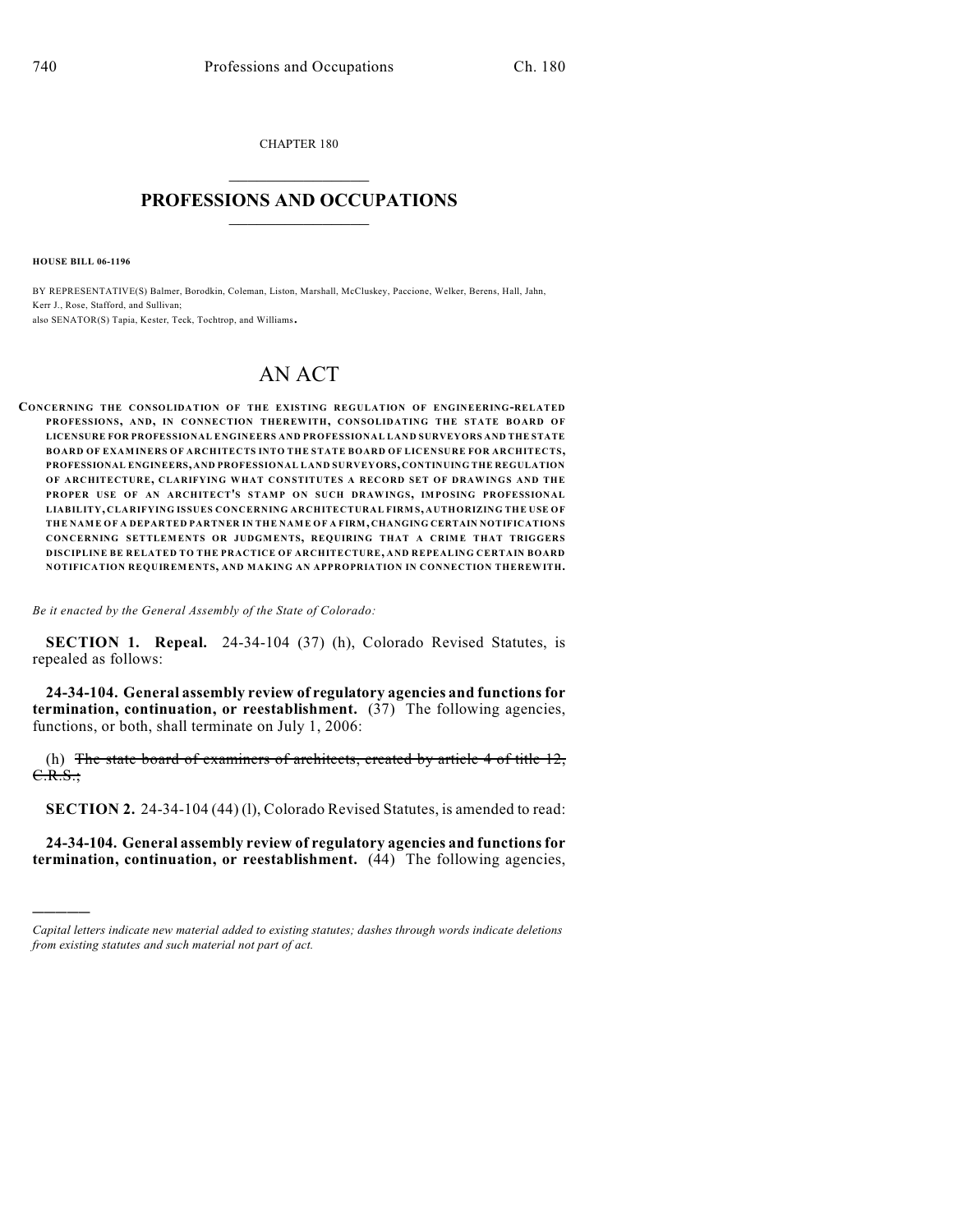functions, or both, shall terminate on July 1, 2013:

(l) The state board of licensure for ARCHITECTS, professional engineers, and professional land surveyors in the department of regulatory agencies, created by part 1 of article 25 of title 12 SECTION 12-25-106, C.R.S.;

**SECTION 3.** 10-1-122, Colorado Revised Statutes, is amended to read:

**10-1-122. Reporting of malpractice claims against architects.** Each insurance company doing business in this state and engaged in the writing of malpractice insurance for architects shall send to the Colorado state board of examiners of architects STATE BOARD OF LICENSURE FOR ARCHITECTS, PROFESSIONAL ENGINEERS, AND PROFESSIONAL LAND SURVEYORS, in the form prescribed by the commissioner, information relating to each malpractice claim against a licensed architect or a corporation, partnership, or group of persons practicing architecture that is settled or in which judgment is rendered against the insured within ninety days after the effective date of such settlement or judgment.

**SECTION 4.** 12-25-101, Colorado Revised Statutes, is amended to read:

**12-25-101. General provisions.** In order to safeguard life, health, and property and to promote the public welfare, the practice of engineering is declared to be subject to regulation in the public interest. It shall be deemed that the right to engage in the practice of engineering is a privilege granted by the state through the state board of licensure for ARCHITECTS, professional engineers, and professional land surveyors, created in section 12-25-106; that the profession involves personal skill and presupposes a period of intensive preparation, internship, due examination, and admission; and that a professional engineer's license is solely such professional engineer's own and is nontransferable.

**SECTION 5.** 12-25-102 (1), Colorado Revised Statutes, is amended to read:

**12-25-102. Definitions.** As used in this part 1, unless the context otherwise requires:

(1) "Board" means the state board of licensure for ARCHITECTS, professional engineers, and professional land surveyors, created in section 12-25-106.

**SECTION 6.** 12-25-106 (1) and (3), Colorado Revised Statutes, are amended to read:

**12-25-106. State board of licensure - subject to termination - repeal of article.** (1) A state board of licensure for ARCHITECTS, professional engineers, and professional land surveyors is hereby created, the duty of which shall be to administer the provisions of this part 1 and part 2 of this article. Duties of the board shall include those provided in sections  $12-25-107$ , and  $12-25-207$ , AND  $12-25-307$ .

(3) The board shall consist of nine THIRTEEN members. Four members shall be professional engineers, with no more than two OF THE FOUR engaged in the same discipline of engineering service or practice; three members shall be practicing professional land surveyors; THREE MEMBERS SHALL BE PRACTICING LICENSED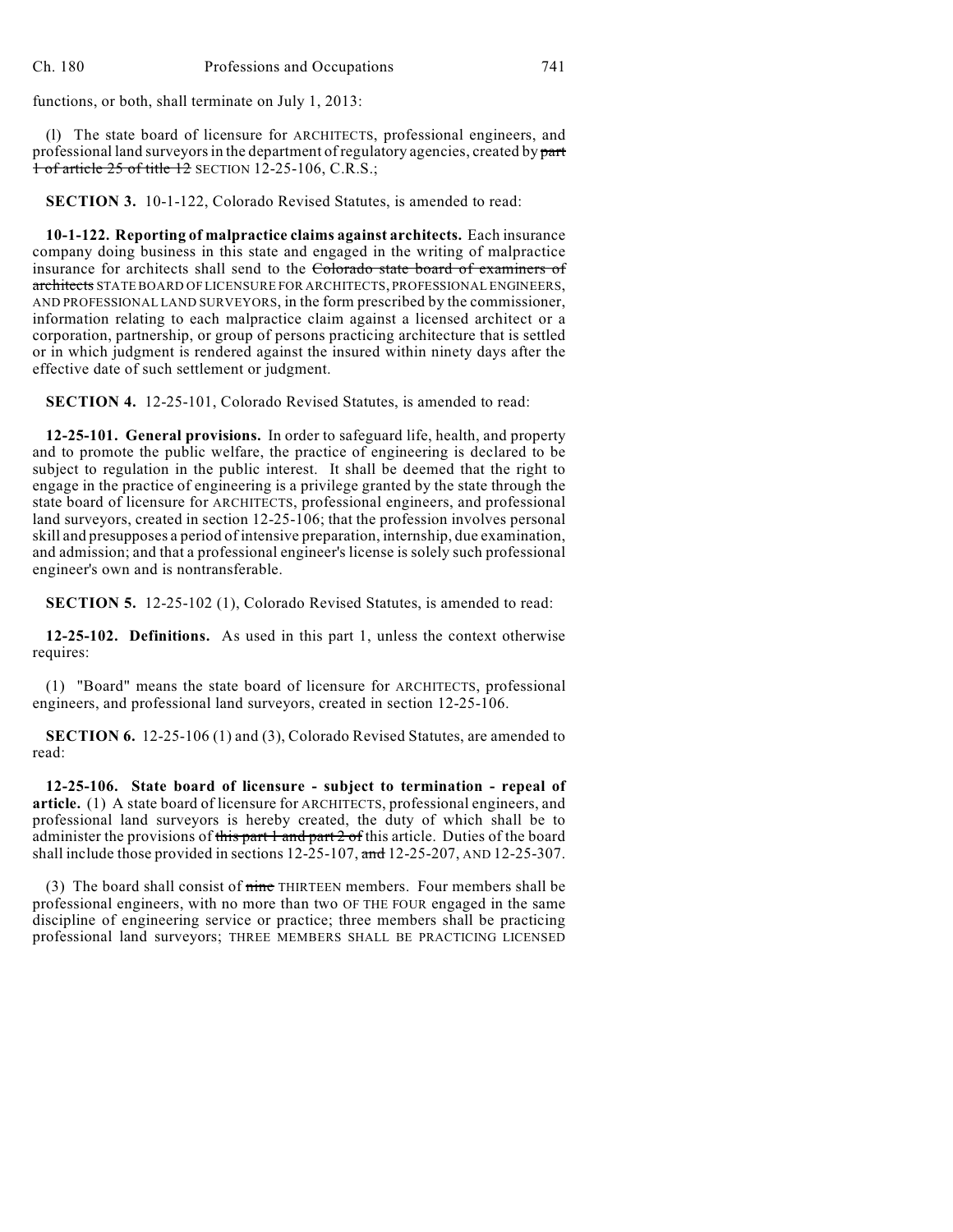ARCHITECTS; and two THREE members shall be citizens of the United States and residents of this state for at least one year who have not been engaged in PRACTICED ARCHITECTURE, engineering, or land surveying.

**SECTION 7.** 12-25-119, Colorado Revised Statutes, is amended to read:

**12-25-119. Prior actions.** (1) The board shall take over, assume, and continue all actions and requirements regarding engineers from its predecessor, the state board of registration for professional engineers and land surveyors. There shall be no legal discontinuity, and previously licensed engineers shall continue their licensure as professional engineers.

(2) THE NAME CHANGE FROM THE STATE BOARD OF LICENSURE FOR PROFESSIONAL ENGINEERS AND PROFESSIONAL LAND SURVEYORS TO THE STATE BOARD OF LICENSURE FOR ARCHITECTS, PROFESSIONAL ENGINEERS, AND PROFESSIONAL LAND SURVEYORS SHALL NOT BE CONSTRUED TO CHANGE THE ENTITY. THERE SHALL BE NO LEGAL DISCONTINUITY, AND PREVIOUSLY LICENSED ENGINEERS SHALL CONTINUE THEIR LICENSURE AS PROFESSIONAL ENGINEERS, AND ANY OBLIGATIONS OF THE BOARD OR OF PERSONS TO THE BOARD SHALL NOT BE AFFECTED BY THE NAME CHANGE.

**SECTION 8.** 12-25-202 (1), Colorado Revised Statutes, is amended to read:

**12-25-202. Definitions.** As used in this part 2, unless the context otherwise requires:

(1) "Board" means the state board of licensure for ARCHITECTS, professional engineers, and professional land surveyors, created by section 12-25-106.

**SECTION 9.** 12-25-219, Colorado Revised Statutes, is amended to read:

**12-25-219. Prior actions.** (1) The board shall take over, assume, and continue all actions and requirements regarding land surveyorsfrom its predecessor, the state board of registration for professional engineers and professional land surveyors. There shall be no legal discontinuity, and previously licensed land surveyors shall continue their licensure as professional land surveyors.

(2) THE NAME CHANGE FROM THE STATE BOARD OF LICENSURE FOR PROFESSIONAL ENGINEERS AND PROFESSIONAL LAND SURVEYORS TO THE STATE BOARD OF LICENSURE FOR ARCHITECTS, PROFESSIONAL ENGINEERS, AND PROFESSIONAL LAND SURVEYORS SHALL NOT BE CONSTRUED TO CHANGE THE ENTITY. THERE SHALL BE NO LEGAL DISCONTINUITY, AND PREVIOUSLY LICENSED LAND SURVEYORS SHALL CONTINUE THEIR LICENSURE AS LAND SURVEYORS, AND ANY OBLIGATIONS OF THE BOARD OR OF PERSONS TO THE BOARD SHALL NOT BE AFFECTED BY THE NAME CHANGE.

**SECTION 10.** 24-1-122 (3) (c) and (3) (u), Colorado Revised Statutes, are amended to read:

**24-1-122. Department of regulatory agencies - creation.** (3) The following boards and agencies are transferred by a **type 1** transfer to the department of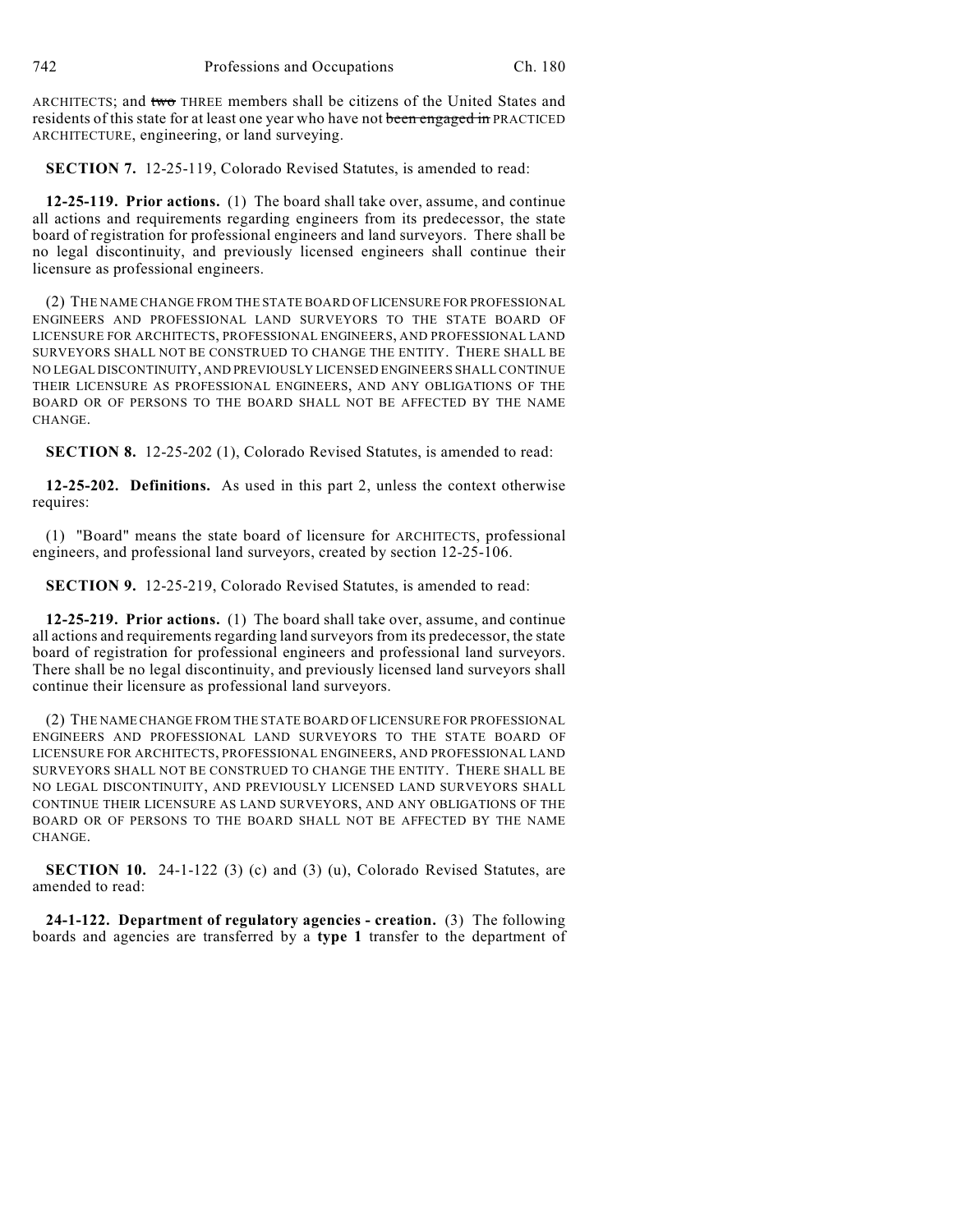regulatory agencies and allocated to the division of registrations:

(c) Colorado state board of examiners of architects, created by article 4 of title  $12, C.R.S.$ ;

(u) State board of licensure for ARCHITECTS, professional engineers, and professional land surveyors, created by part 1 of article 25 of title 12 SECTION 12-25-106, C.R.S.;

**SECTION 11.** 25-5-702 (5), Colorado Revised Statutes, is amended to read:

**25-5-702. Definitions.** As used in this part 7, unless the context otherwise requires:

(5) "Qualified tramway design engineer" or "qualified tramway construction engineer" means an engineer licensed by the state board of licensure for ARCHITECTS, professional engineers, and professional land surveyors pursuant to part 1 of article 25 of title 12, C.R.S., to practice professional engineering in this state.

**SECTION 12.** 38-50-103 (1), (2) (a), (3), and (4), Colorado Revised Statutes, are amended to read:

**38-50-103. Public records - monument records.** (1) The state board of licensure for ARCHITECTS, professional engineers, and professional land surveyors, created in section 12-25-106, C.R.S., shall employ personnel at the expense of such board's licensed professional land surveyors to maintain a monument record filing system for all monument records filed in accordance with section 38-53-104.

(2) (a) The state board of licensure for ARCHITECTS, professional engineers, and professional land surveyors shall transmit a copy of each monument record accepted for filing, without fee, to the county clerk and recorder for the county in which the monument is located.

(3) Certified copies of monument records of the state board of licensure for ARCHITECTS, professional engineers, and professional land surveyors shall be evidence in all courts and places in this state.

(4) No fee shall be charged by the state board of licensure for ARCHITECTS, professional engineers, and professional land surveyors for the filing of monument records. The cost of maintaining the monument record files shall be recouped as part of the renewal fee charged to licensees. Such renewal fee shall be calculated to cover the costs of the staff and equipment necessary to maintain the monument record filing system.

**SECTION 13.** 38-51-102 (5), Colorado Revised Statutes, is amended to read:

**38-51-102. Definitions.** As used in this article, unless the context otherwise requires:

(5) "Board" means the state board of licensure for ARCHITECTS, professional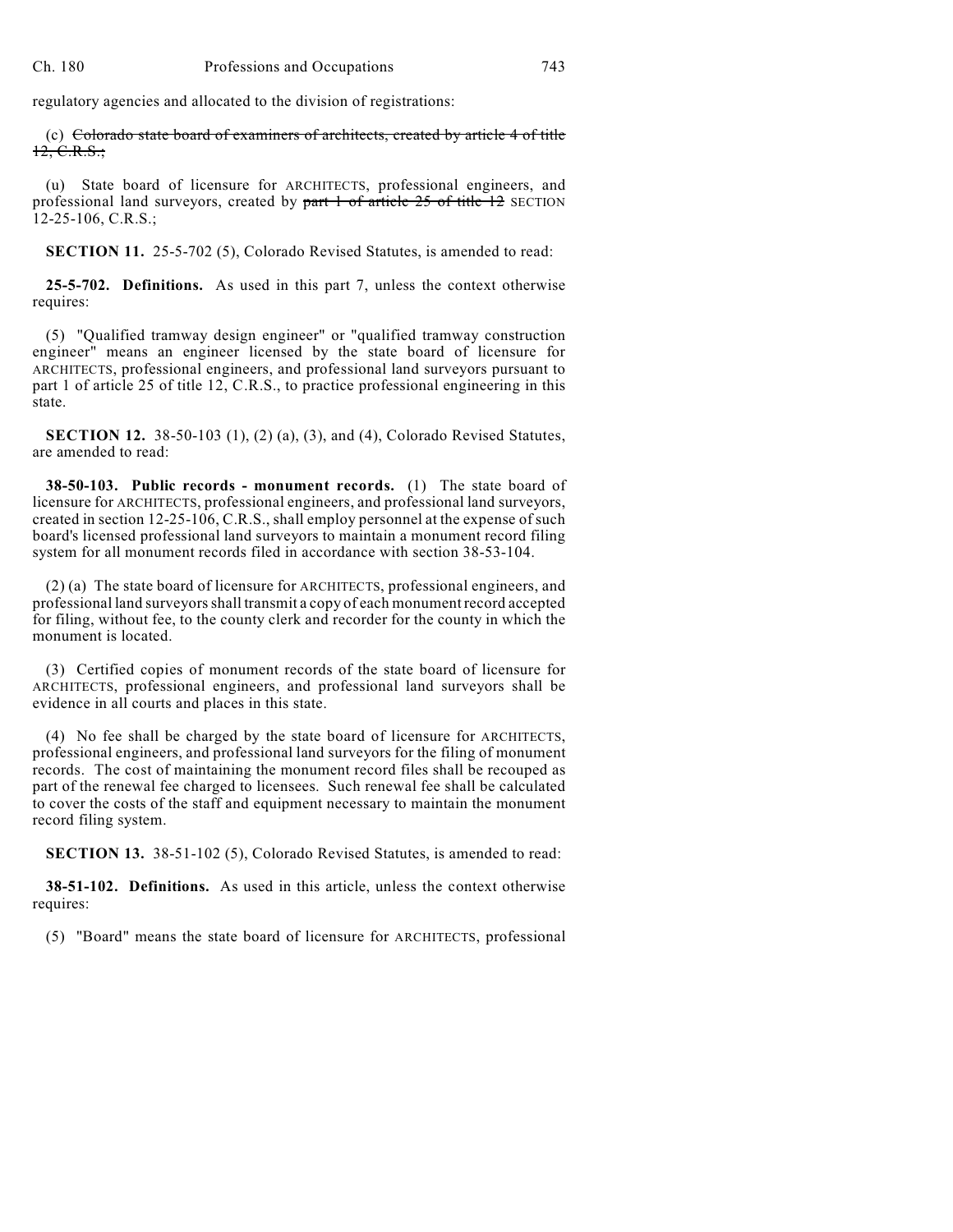engineers, and professional land surveyors, created in section 12-25-106, C.R.S.

**SECTION 14.** 38-53-103 (5), Colorado Revised Statutes, is amended to read:

**38-53-103. Definitions.** As used in this article, unless the context otherwise requires:

(5) "Board" means the state board of licensure for ARCHITECTS, professional engineers, and professional land surveyors, created in section 12-25-106, C.R.S.

**SECTION 15.** Article 25 of title 12, Colorado Revised Statutes, is amended BY THE ADDITION OF A NEW PART, CONTAINING RELOCATED PROVISIONS, WITH AMENDMENTS, to read:

#### PART 3 ARCHITECTS

**12-25-301. [Formerly 12-4-101] General provisions.** The regulatory authority established by this article PART 3 is necessary to safeguard the life, health, property, and public welfare of the people of this state and to protect them against unauthorized, unqualified, and improper practice of architecture.

**12-25-302. [Formerly 12-4-102] Definitions.** As used in this article PART 3, unless the context otherwise requires:

(1) "Architect" means a person licensed under the provisions of this article PART 3 and entitled thereby to conduct a practice of architecture in the state of Colorado.

(2) "Board" means the Colorado state board of examiners of architects STATE BOARD OF LICENSURE FOR ARCHITECTS, PROFESSIONAL ENGINEERS, AND PROFESSIONAL LAND SURVEYORS, CREATED IN SECTION 12-25-106.

(3) "Buildings" means buildings of any type for public or private use, including the structural, mechanical, and electrical systems, utility services, and other facilities required for said buildings.

 $(3.5)$  (4) "Drawings" means the original documents produced to describe a project. Such original documents may be produced by computer assisted design and drafting software, commonly known as "CADD", or other means.

 $(4)(5)$  "Dwellings" means private residences intended for permanent occupancy by one or more families but does not include apartment houses, lodging houses, hotels, or motels.

 $(5)$  (6) (a) The "practice of architecture" means the performance of the professional services of planning and design of buildings, preparation of construction contract documents including working drawings and specifications for the construction of buildings, and the observation of construction pursuant to an agreement between an architect and any other person, but does not include the performance of the construction of buildings.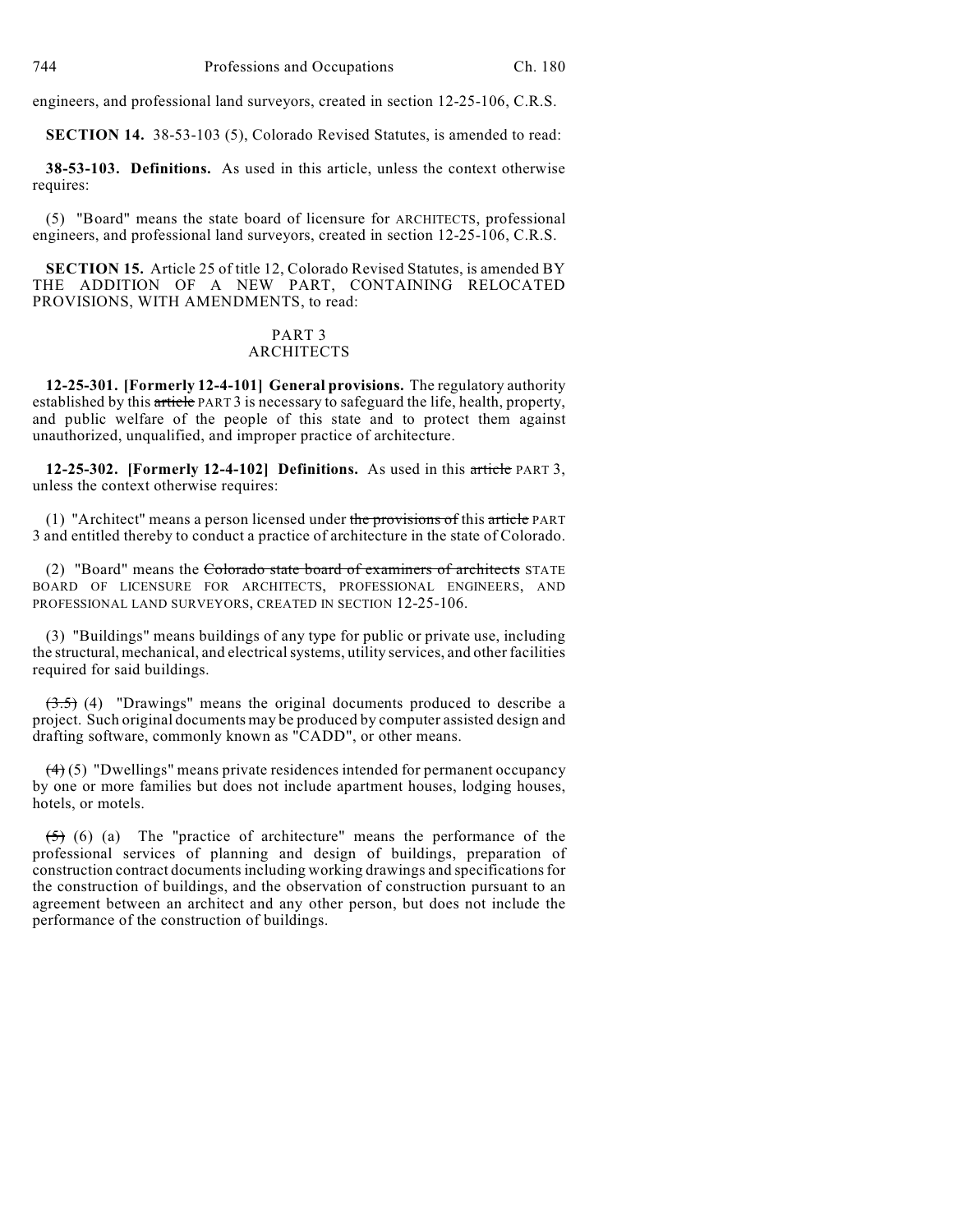(b) An architect's professional services, unless performed pursuant to the exemptions set forth in section  $+2-4-112$  12-25-303 by a person who is not an architect, may include any or all of the following:

(I) Investigations, evaluations, schematic and preliminary studies, designs, working drawings, and specifications for construction, or for one or more buildings, and for the space within and surrounding the buildings or structures;

(II) Coordination of the work of technical and special consultants;

(III) Compliance with generally applicable codes and regulations, and assistance in the governmental review process;

(IV) Technical assistance in the preparation of bid documents and agreements between clients and contractors;

(V) Contract administration; and

(VI) Construction observation.

 $(6)$  (7) "Responsible control" means that amount of control over and detailed knowledge of the content of technical submissions as defined in section  $12-4-110$  $(2)$  (c) 12-25-304 (3) (c) during their preparation as is ordinarily exercised by a licensed architect applying the required standard of care.

**12-25-303. [Formerly 12-4-112] Exemptions.** (1) Nothing in this article PART 3 shall prevent any person, firm, corporation, or association from preparing plans and specifications for, designing, planning, or administering the construction contracts for construction, alterations, remodeling, additions to, or repair of, any of the following:

(a) One-, two-, three-, and four-family dwellings, including accessory buildings commonly associated with such dwellings;

(b) Garages, industrial buildings, offices, farm buildings, and buildings for the marketing, storage, or processing of farm products, and warehouses, which THAT do not exceed one story in height, exclusive of a one-story basement, and, which under applicable building code, or codes, are not designed for occupancy by more than ten persons;

(c) Additions, alterations, or repairs to the foregoing buildings which REFERRED TO IN PARAGRAPHS (a) AND (b) OF THIS SUBSECTION (1) THAT do not cause the completed buildings to exceed the applicable limitations set forth in this subsection (1);

(d) Nonstructural alterations of any nature to any building if such alterations do not affect the life safety of the occupants of the building.

(2) Nothing in this article PART 3 shall prevent, prohibit, or limit any municipality or county of this state, home rule or otherwise, from adopting such building codes as may, in the reasonable exercise of the police power of said governmental unit, be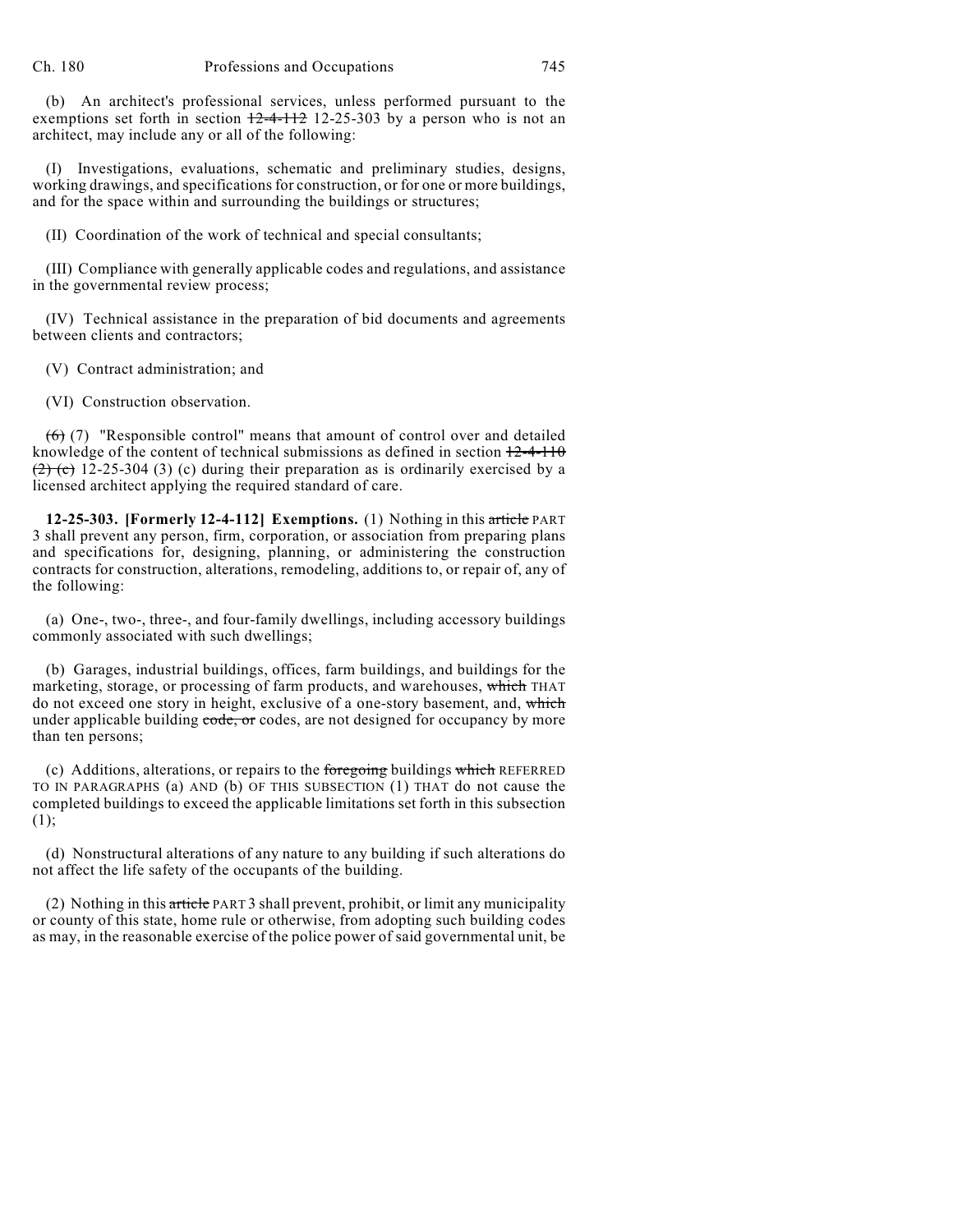necessary for the protection of the inhabitants of said municipality or county.

(3) Nothing in this article PART 3 shall be construed as curtailing or extending the rights of any other profession or craft.

(4) Nothing in this article PART 3 shall be construed as prohibiting the practice of architecture by any employee of the United States government or any bureau, division, or agency thereof while in the discharge of his OR HER official duties.

(5) Nothing in this article PART 3 shall be construed to prevent the independent employment of a licensed professional engineer practicing pursuant to part 1 of article 25 of this title.

 $(6)$  (a) Except as provided in paragraph (b) of this subsection  $(6)$ , nothing in this article PART 3 shall be construed to prevent an interior designer from preparing interior design documents and specifications for interior finishes and nonstructural elements within and surrounding interior spaces of a building or structure of any size, height, and occupancy and filing such documents and specifications for the purpose of obtaining approval for a building permit as provided by law from the appropriate city, city and county, or regional building authority, which may approve or reject any such filing in the same manner as for other professions.

(b) Interior designers shall not be engaged in the construction of the structural frame system supporting a building; mechanical, plumbing, heating, air conditioning, ventilation, OR electrical vertical transportation systems; fire-rated vertical shafts in any multi-story structure; fire-related protection of structural elements; smoke evacuation and compartmentalization; emergency sprinkler systems; emergency alarm systems; or any other alteration affecting the life safety of the occupants of a building. Any interior designer shall, as a condition of filing interior design documents and specifications for the purpose of obtaining approval for a building permit, provide to the responsible building official of the jurisdiction a current copy of the interior designer's professional liability insurance coverage that is in force. No interior designer shall be subject to any of the restrictions set forth in paragraphs (b) and (d) of subsection (1) of this section.

(c) As used in this subsection (6), "interior designer" means a person who:

(I) Engages in:

(A) Consultation, study, design analysis, drawing, space planning, and specification for nonstructural or nonseismic interior construction with due concern for the life safety of the occupants of the building;

(B) Preparing and filing interior design documents for the purpose of obtaining approval for a building permit as provided by law for nonstructural or nonseismic interior construction, materials, finishes, space planning, furnishings, fixtures, equipment, lighting, and reflected ceiling plans;

(C) Designing for fabrication nonstructural elements within and surrounding interior spaces of buildings; or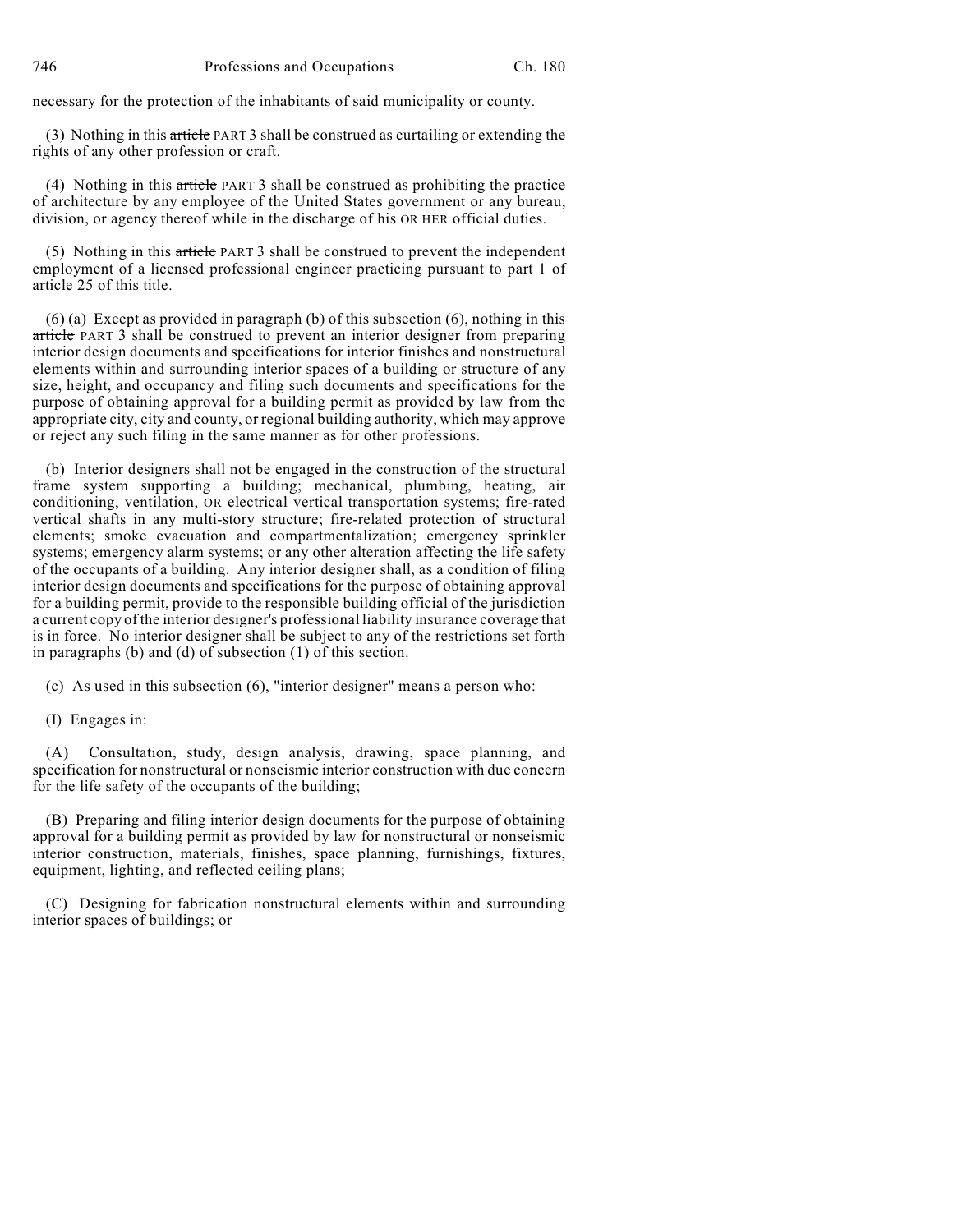(D) The administration of design construction and contract documents, as the clients' agent, relating to the functions described in sub-subparagraphs (A) to (C) of this subparagraph (I), and collaboration with specialty consultants and licensed practitioners in other areas of technical expertise; and

(II) Possesses written documentation that he or she:

(A) Has graduated with a degree in interior design from a college or university offering such program consisting of four or more years of study and has completed two years of interior design experience; or

(B) Has graduated with a degree in interior design from a college or university offering such program consisting of two or more years of study and has completed four years of interior design experience; and

(C) Has met the education and experience requirements of, and has subsequently passed, the qualification examination promulgated by the national council for interior design qualification or its successor organization.

(d) As used in this subsection (6), "nonstructural or nonseismic" includes interior elements or components that are not load-bearing or that do not assist in the seismic design and do not require design computations for a building's structure. Common nonstructural or nonseismic elements or components include, but are not limited to, ceiling and partition systems that employ normal and typical bracing conventions and are not part of the structural integrity of the building.

**12-25-304. [Formerly 12-4-110 (1), (1.5), (2), and (4)] Forms of organizations permitted to practice - requirements.** (1) Except as otherwise provided in this section, no firm, partnership, entity, or group of persons may SHALL be licensed to practice architecture; but EXCEPT THAT a partnership, entity, or group of persons may use the term "architects" in its business name if a majority of the INDIVIDUAL officers, and directors, or members or partners are EITHER licensed architects UNDER THIS PART 3 OR PERSONS WHO QUALIFY FOR A LICENSE BY ENDORSEMENT UNDER SECTION 12-25-314 (3).

 $(1.5)$  (2) The practice of architecture by the following entities is permitted, subject to subsection  $(2)$  (3) of this section:

(a) A corporation that complies with the "Colorado Business Corporation Act", articles 101 to 117 of title 7, C.R.S.;

(b) A limited liability company that complies with the "Colorado Limited Liability Company Act", article 80 of title 7, C.R.S.;

(c) A registered limited liability partnership that has registered in accordance with section 7-60-144, C.R.S., or qualified in accordance with section 7-64-1002, C.R.S.

 $(2)$  (3) An entity listed in subsection  $(1.5)$  (2) of this section may practice architecture, but only if:

(a) The practice of architecture by such entity is under the direct supervision of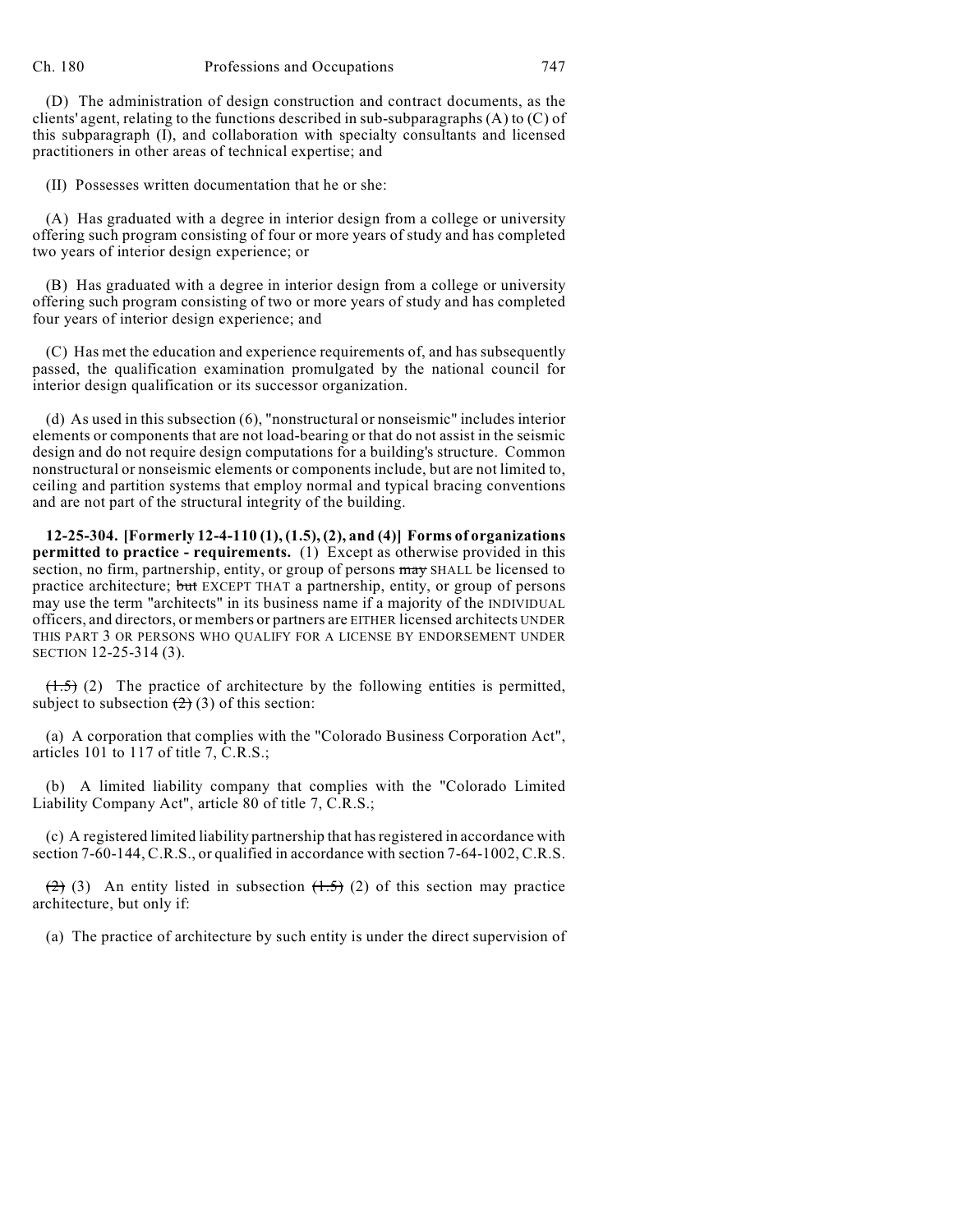an architect, licensed in the state of Colorado, who is an officer of the corporation, a member of the limited liability company, or a partner in the registered limited liability partnership;

(b) Such architect remains individually responsible to the board and the public for his or her professional acts and conduct; AND

(c) All architectural plans, designs, drawings, specifications, or reports that are involved in such practice, issued by or for such entity, bear the seal and signature of an architect in responsible control of, and directly responsible for, such architectural work when issued. and

(d) (I) The articles of incorporation, operating agreement, or partnership agreement, as the case may be, of such entity provide and all shareholders, members, or partners of the entity agree that all shareholders, members, or partners of the entity are liable for all acts, errors, and omissions of the employees, members, and partners of the entity except during periods of time when the entity maintains in good standing professional liability insurance which meets the following minimum standards:

(A) The policy insures the entity against liability imposed upon it by law for damages arising out of the negligent acts, errors, and omissions of all professional and nonprofessional employees, members, and partners; and

(B) The insurance is in a policy amount of at least seventy-five thousand dollars multiplied by the number of architects, up to a maximum of five hundred thousand dollars, or, if practicing with an entity composed of architects and professional engineers, by the number of architects and engineers, up to a maximum of five hundred thousand dollars.

(II) In addition, the policy may include:

(A) A provision that it shall not apply to: Any dishonest, fraudulent, criminal, or malicious act or omission of the insured entity or any stockholder, employee, member, or partner thereof; and the conduct of any business enterprise (as distinguished from the practice of architecture) engaged in by the insured entity or in which the insured entity may be a partner or which may be controlled, operated, or managed by the insured entity in its own or in a fiduciary capacity, including the ownership, maintenance, or use of any property in connection therewith, any bodily injury to, or sickness, disease, or death of, any person, or any injury to or destruction of any tangible property, including the loss of use thereof;

(B) Any other reasonable provisions with respect to policy periods, territory, claims, conditions, and other usual matters.

(4) (a) Nothing in this article PART 3 shall be construed as prohibiting THE FORMATION OF a corporation, limited liability company, registered limited liability partnership, joint venture, partnership, or association between CONSISTING OF one or several architects or corporations meeting the requirements of subsection  $(2)$  (3) of this section and one or several professional engineers, all duly licensed or registered under the respective provisions of the applicable laws of this state.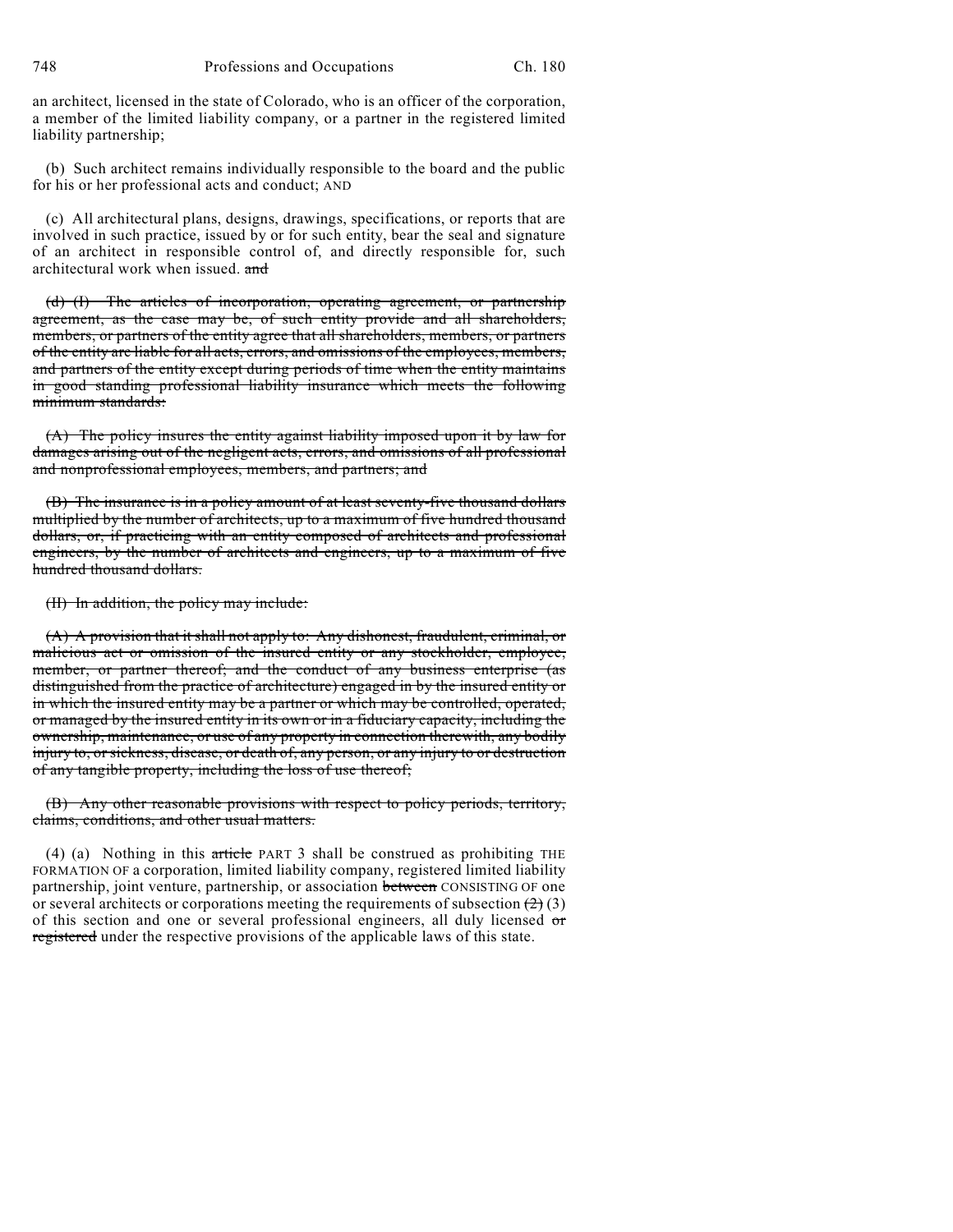(b) It is lawful for such an entity to use in its title the words "architects and engineers".

(c) No identifying media used by any member of such entity shall mislead the public as to the fact that such member is licensed as an architect or as a professional engineer.

**12-25-305. [Formerly 12-4-113 (1), (1.5), (2), and (2.5)] Unlawful practice - penalties - enforcement.** (1) It is a class 3 misdemeanor for any person, including any corporation, association, or partnership, to:

(a) Sell or fraudulently obtain or furnish a license or renewal of a license to practice architecture; or

(b) Engage in conduct which THAT is intended or reasonably might be expected to mislead the public into believing that such person is an architect; or

(c) Without having a license issued under this article PART 3:

(I) Advertise, represent, or hold himself OR HERSELF out in any manner as an architect unless practicing pursuant to section  $\frac{12-4-112}{2}$  12-25-303 (4);

(II) Engage in the practice of architecture unless practicing pursuant to section 12-4-112 12-25-303 (4) or, if a corporation or partnership or group of persons, practicing pursuant to section  $\frac{12-4-110}{2}$  12-25-304;

(III) (Deleted by amendment, L. 98, p. 776, § 8, effective July 1, 1998.)

(IV) Engage in the practice of an architect as a corporation or partnership or group of persons unless such entity meets the requirements of section  $12-4-110$ 12-25-304.

(1.5) Nothing in this section shall prohibit a person who is licensed to practice architecture in another jurisdiction of the United States from soliciting work in Colorado. Such person shall not perform the practice of architecture in this state without first having obtained a license from the board or having associated with an architect licensed in this state who is associated with the project at all stages of the project.

(2) Such misdemeanor shall be prosecuted by the district attorney of the judicial district in which the offense was committed, or the attorney general of the state of Colorado, in the name of the people of the state of Colorado.

(3) THE ATTORNEY GENERAL OR THE ATTORNEY GENERAL'S ASSISTANT SHALL ACT AS LEGAL ADVISOR TO THE BOARD AND RENDER SUCH TIMELY LEGAL ASSISTANCE AS MAY BE NECESSARY IN CARRYING OUT THIS PART 3. WITH THE CONCURRENCE OF THE ATTORNEY GENERAL, THE BOARD MAY EMPLOY COUNSEL AND ASSISTANCE NECESSARY TO AID IN THE ENFORCEMENT OF THIS PART 3, AND THE COMPENSATION AND EXPENSES THEREFOR SHALL BE PAID FROM THE FUNDS OF THE BOARD.

 $(2.5)$  (4) (a) If the board has reasonable cause to believe that any person is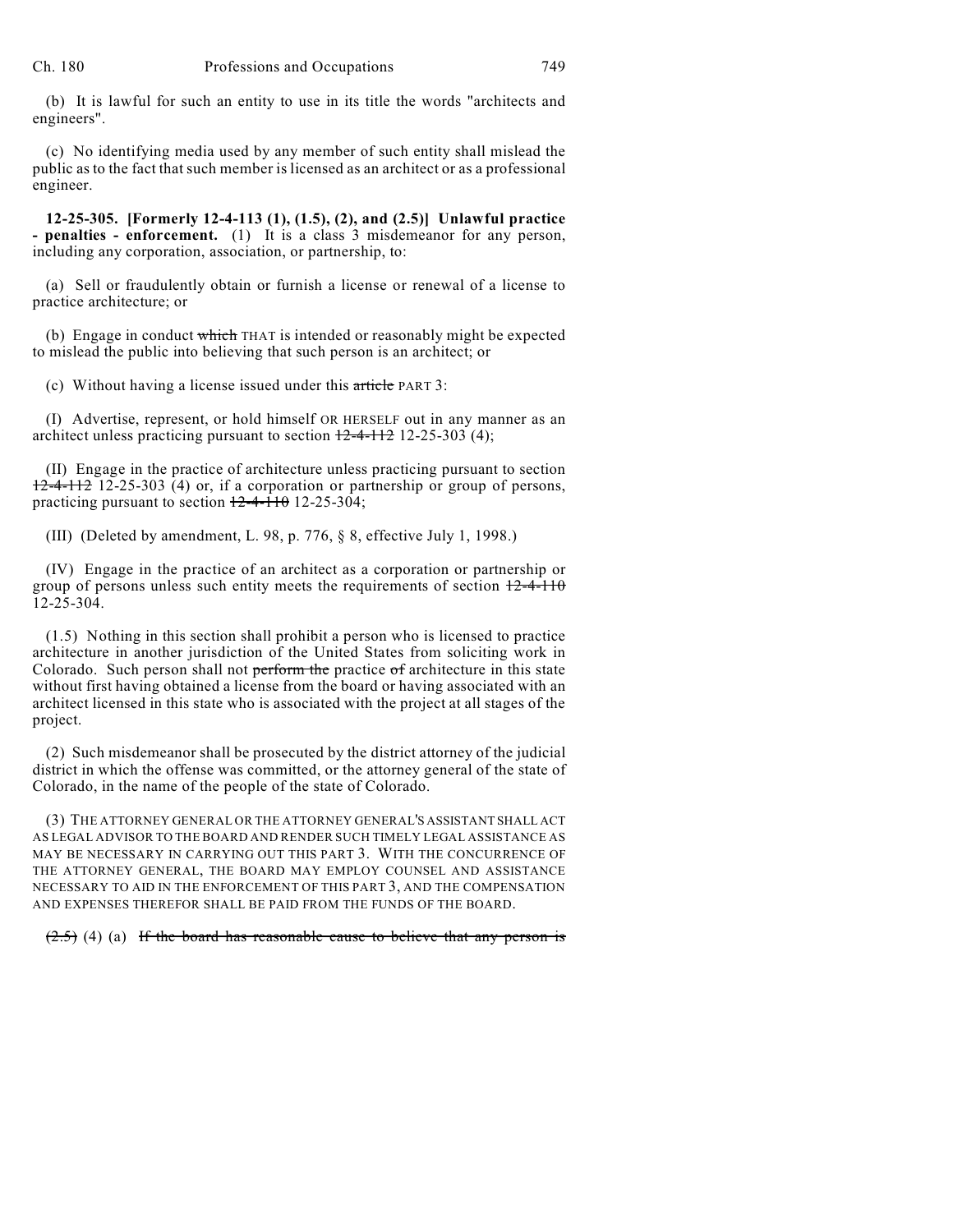violating any provision of this section or any lawful rule or regulation issued under this section, in addition to all other actions provided for in this article and without prejudice thereto, the board or its designee may enter an order requiring such person to cease and desist from violating this section or such rule or regulation and, in addition, may request that an action be brought on relation of the people of the state of Colorado by the attorney general or by the district attorney of the district in which the violation is alleged to have occurred, to enjoin such person from engaging in or continuing such violation or from doing any act in furtherance thereof. In any such action, an order or judgment may be entered awarding such preliminary or final injunction as may be deemed proper. IF IT APPEARS TO THE BOARD, BASED UPON CREDIBLE EVIDENCE AS PRESENTED IN A WRITTEN COMPLAINT BY ANY PERSON, THAT A LICENSEE IS ACTING IN A MANNER THAT IS AN IMMINENT THREAT TO THE HEALTH AND SAFETY OF THE PUBLIC, OR A PERSON IS ACTING OR HAS ACTED WITHOUT THE REQUIRED LICENSE, THE BOARD MAY ISSUE AN ORDER TO CEASE AND DESIST SUCH ACTIVITY. THE ORDER SHALL SET FORTH THE STATUTES AND RULES ALLEGED TO HAVE BEEN VIOLATED, THE FACTS ALLEGED TO HAVE CONSTITUTED THE VIOLATION, AND THE REQUIREMENT THAT ALL UNLAWFUL ACTS OR UNLICENSED PRACTICES IMMEDIATELY CEASE.

(b) WITHIN TEN DAYS AFTER SERVICE OF THE ORDER TO CEASE AND DESIST PURSUANT TO PARAGRAPH (a) OF THIS SUBSECTION (4), THE LICENSEE OR PERSON ALLEGED TO HAVE ACTED WITHOUT A LICENSE MAY REQUEST A HEARING ON THE QUESTION OF WHETHER ACTS OR PRACTICES IN VIOLATION OF THIS PART 3 HAVE OCCURRED. SUCH HEARING SHALL BE CONDUCTED PURSUANT TO SECTIONS 24-4-104 AND 24-4-105, C.R.S.

(5) (a) IF IT APPEARS TO THE BOARD, BASED UPON CREDIBLE EVIDENCE AS PRESENTED IN A WRITTEN COMPLAINT BY ANY PERSON, THAT A PERSON HAS VIOLATED ANY OTHER PROVISION OF THIS PART 3, THEN, IN ADDITION TO ANY SPECIFIC POWERS GRANTED PURSUANT TO THIS PART 3, THE BOARD MAY ISSUE TO SUCH PERSON AN ORDER TO SHOW CAUSE AS TO WHY THE BOARD SHOULD NOT ISSUE A FINAL ORDER DIRECTING SUCH PERSON TO CEASE AND DESIST FROM THE UNLAWFUL ACT OR UNLICENSED PRACTICE.

(b) A PERSON AGAINST WHOM AN ORDER TO SHOW CAUSE HAS BEEN ISSUED PURSUANT TO PARAGRAPH (a) OF THIS SUBSECTION (5) SHALL BE PROMPTLY NOTIFIED BY THE BOARD OF THE ISSUANCE OF THE ORDER, ALONG WITH A COPY OF THE ORDER, THE FACTUAL AND LEGAL BASIS FOR THE ORDER, AND THE DATE SET BY THE BOARD FOR A HEARING ON THE ORDER. SUCH NOTICE MAY BE SERVED BY PERSONAL SERVICE; BY FIRST-CLASS UNITED STATES MAIL, POSTAGE PREPAID; OR AS MAY BE PRACTICABLE UPON ANY PERSON AGAINST WHOM SUCH ORDER IS ISSUED. PERSONAL SERVICE OR MAILING OF AN ORDER OR DOCUMENT PURSUANT TO THIS SUBSECTION (5) SHALL CONSTITUTE NOTICE THEREOF TO THE PERSON.

(c) (I) THE HEARING ON AN ORDER TO SHOW CAUSE SHALL BE COMMENCED NO SOONER THAN TEN AND NO LATER THAN FORTY-FIVE CALENDAR DAYS AFTER THE DATE OF TRANSMISSION OR SERVICE OF THE NOTIFICATION BY THE BOARD AS PROVIDED IN PARAGRAPH (b) OF THIS SUBSECTION (5). THE HEARING MAY BE CONTINUED BY AGREEMENT OF ALL PARTIES BASED UPON THE COMPLEXITY OF THE MATTER, NUMBER OF PARTIES TO THE MATTER, AND LEGAL ISSUES PRESENTED IN THE MATTER, BUT IN NO EVENT SHALL THE HEARING COMMENCE LATER THAN SIXTY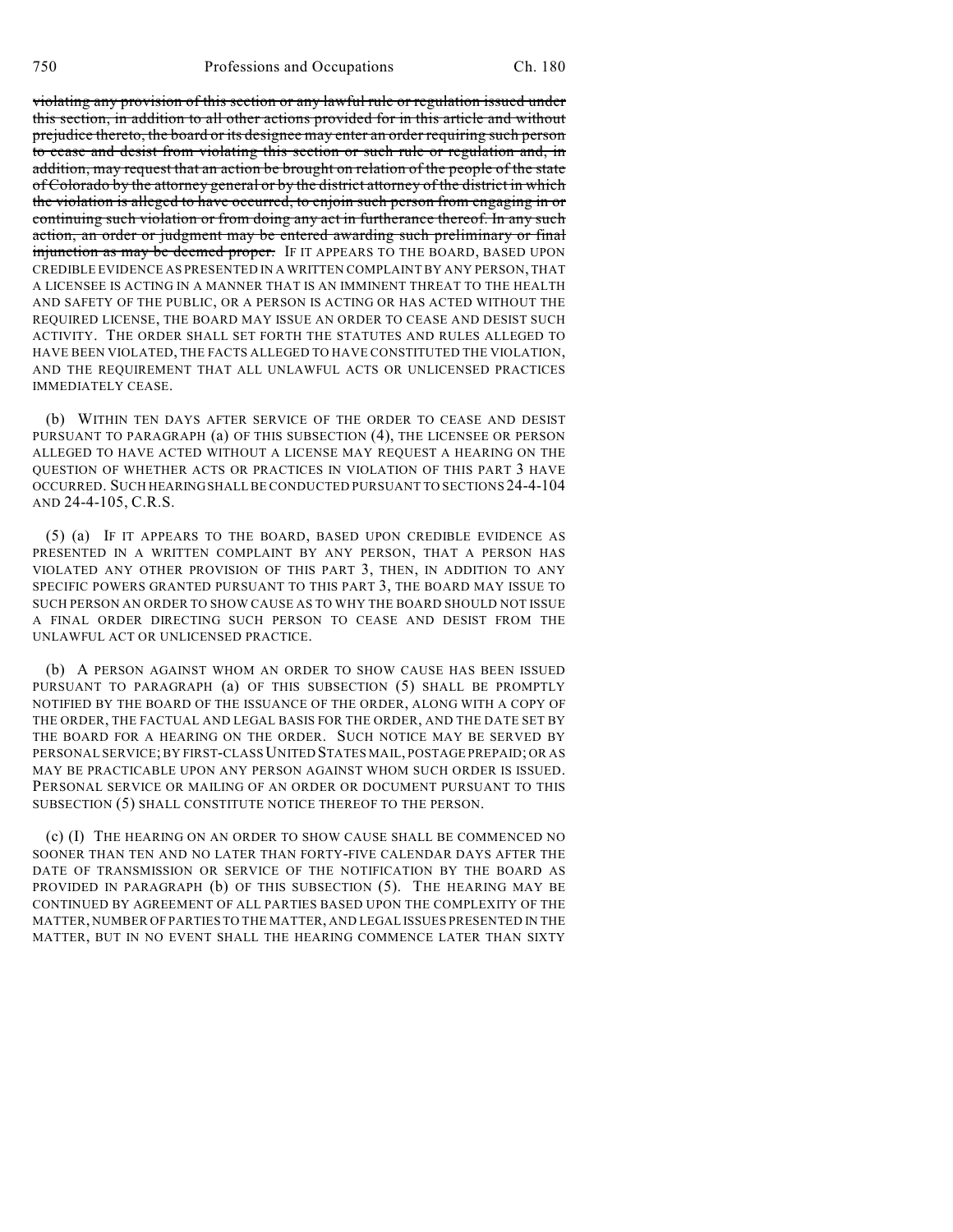CALENDAR DAYS AFTER THE DATE OF TRANSMISSION OR SERVICE OF THE NOTIFICATION.

(II) IF A PERSON AGAINST WHOM AN ORDER TO SHOW CAUSE HAS BEEN ISSUED PURSUANT TO PARAGRAPH (a) OF THIS SUBSECTION (5) DOES NOT APPEAR AT THE HEARING, THE BOARD MAY PRESENT EVIDENCE THAT NOTIFICATION WAS PROPERLY SENT OR SERVED UPON SUCH PERSON PURSUANT TO PARAGRAPH (b) OF THIS SUBSECTION (5) AND SUCH OTHER EVIDENCE RELATED TO THE MATTER AS THE BOARD DEEMS APPROPRIATE.THE BOARD SHALL ISSUE THE ORDER WITHIN TEN DAYS AFTER THE BOARD'S DETERMINATION RELATED TO REASONABLE ATTEMPTS TO NOTIFY SUCH PERSON, AND THE ORDER SHALLBECOME FINAL AS TO THAT PERSON BY OPERATION OF LAW. SUCH HEARING SHALL BE CONDUCTED PURSUANT TO SECTIONS 24-4-104 AND 24-4-105, C.R.S.

(III) IF THE BOARD REASONABLY FINDS THAT THE PERSON AGAINST WHOM THE ORDER TO SHOW CAUSE WAS ISSUED IS ACTING OR HAS ACTED WITHOUT THE REQUIRED LICENSE, OR HAS OR IS ABOUT TO ENGAGE IN ACTS OR PRACTICES CONSTITUTING VIOLATIONS OF THIS PART 3, A FINAL CEASE AND DESIST ORDER MAY BE ISSUED, DIRECTING SUCH PERSON TO CEASE AND DESIST FROM FURTHER UNLAWFUL ACTS OR UNLICENSED PRACTICES.

(IV) THE BOARD SHALL PROVIDE NOTICE, IN THE MANNER SET FORTH IN PARAGRAPH (b) OF THIS SUBSECTION (5), OF THE FINAL CEASE AND DESIST ORDER WITHIN TEN CALENDAR DAYS AFTER THE HEARING CONDUCTED PURSUANT TO THIS PARAGRAPH (c) TO EACH PERSON AGAINST WHOM THE FINAL ORDER HAS BEEN ISSUED. THE FINAL ORDER ISSUED PURSUANT TO SUBPARAGRAPH (III) OF THIS PARAGRAPH (c) SHALL BE EFFECTIVE WHEN ISSUED AND SHALL BE A FINAL ORDER FOR PURPOSES OF JUDICIAL REVIEW.

(6) IF IT APPEARS TO THE BOARD, BASED UPON CREDIBLE EVIDENCE PRESENTED TO THE BOARD, THAT A PERSON HAS ENGAGED IN OR IS ABOUT TO ENGAGE IN AN UNLICENSED ACT OR PRACTICE; ANY ACT OR PRACTICE CONSTITUTING A VIOLATION OF THIS PART 3, ANY RULE PROMULGATED PURSUANT TO THIS PART 3, OR ANY ORDER ISSUED PURSUANT TO THIS PART 3; OR ANY ACT OR PRACTICE CONSTITUTING GROUNDS FOR ADMINISTRATIVE SANCTION PURSUANT TO THIS PART 3, THE BOARD MAY ENTER INTO A STIPULATION WITH SUCH PERSON.

(7) IF ANY PERSON FAILS TO COMPLY WITH A FINAL CEASE AND DESIST ORDER OR A STIPULATION, THE BOARD MAY REQUEST THE ATTORNEY GENERAL OR THE DISTRICT ATTORNEY FOR THE JUDICIAL DISTRICT IN WHICH THE ALLEGED VIOLATION EXISTS TO BRING, AND IF SO REQUESTED SUCH ATTORNEY SHALL BRING, SUIT FOR A TEMPORARY RESTRAINING ORDER AND FOR INJUNCTIVE RELIEF TO PREVENT ANY FURTHER OR CONTINUED VIOLATION OF THE FINAL ORDER.

(8) A PERSON AGGRIEVED BY THE FINAL CEASE AND DESIST ORDER MAY SEEK JUDICIAL REVIEW OF THE BOARD'S DETERMINATION OR OF THE BOARD'S FINAL ORDER IN A COURT OF COMPETENT JURISDICTION.

**12-25-306. Board - composition - appointments - terms.** (1) TO BE ELIGIBLE FOR MEMBERSHIP ON THE BOARD, AN ARCHITECT SHALL BE: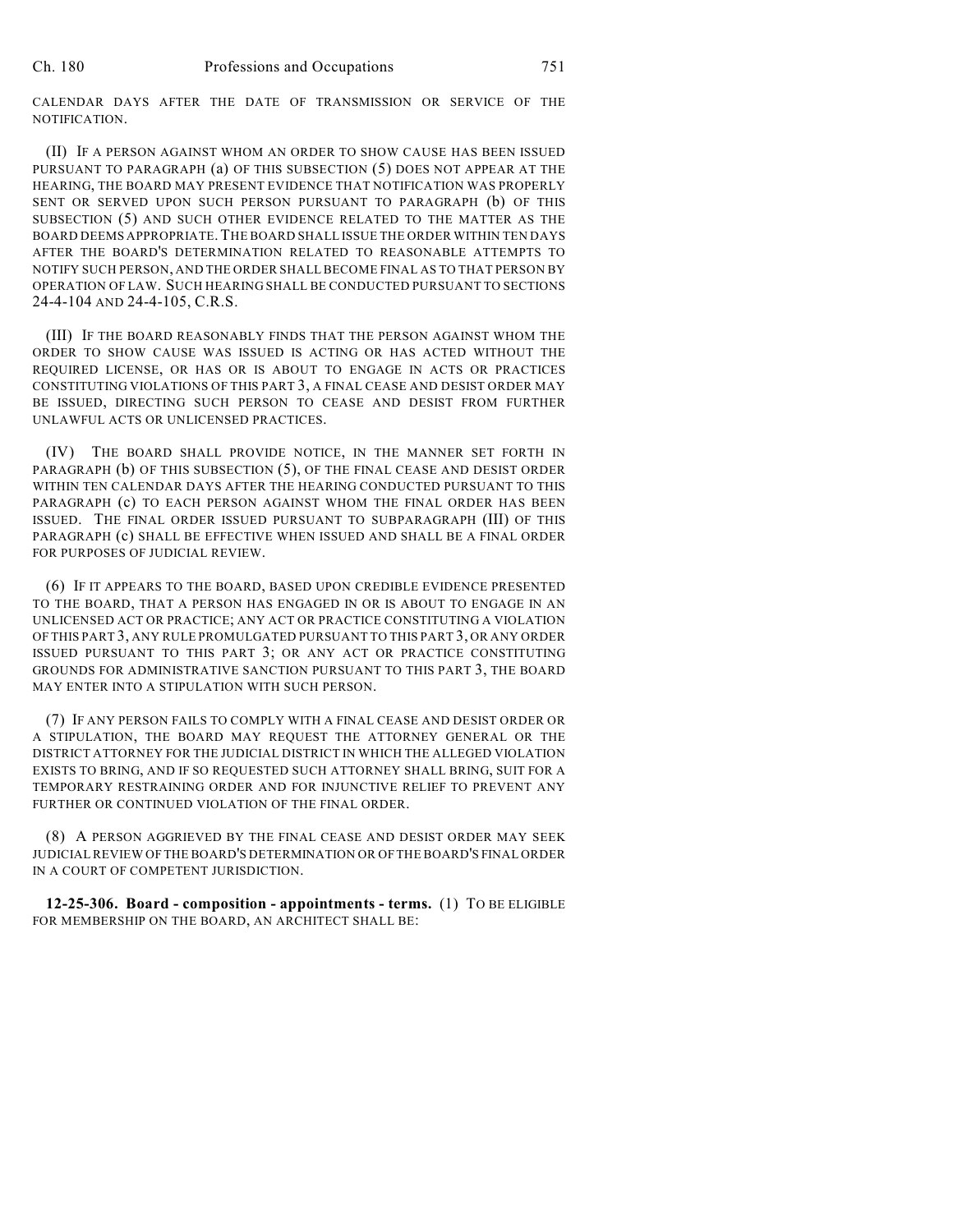(a) A UNITED STATES CITIZEN AND A RESIDENT OF COLORADO FOR AT LEAST ONE YEAR; AND

(b) A LICENSED ARCHITECT IN THE STATE OF COLORADO AND HAVE PRACTICED ARCHITECTURE FOR AT LEAST THREE YEARS PRIOR TO THEIR APPOINTMENT.

(2) THE GOVERNOR, IN MAKING APPOINTMENTS OF ARCHITECTS TO THE BOARD, SHALL ENDEAVOR TO SELECT THE MOST HIGHLY QUALIFIED MEMBERS OF THE PROFESSION WILLING TO SERVE ON THE BOARD. STAGGERED APPOINTMENTS SHALL BE MADE SO THAT NOT MORE THAN ONE MEMBER'S TERM EXPIRES IN ANY ONE YEAR, AND THEREAFTER APPOINTMENTS SHALL BE FOR TERMS OF FOUR YEARS EACH. APPOINTEES SHALL BE LIMITED TO TWO FULL TERMS EACH. EXCEPT AS OTHERWISE PROVIDED IN SUBSECTION (3) OR (4) OF THIS SECTION, EACH BOARD MEMBER SHALL HOLD OFFICE UNTIL THE EXPIRATION OF THE TERM FOR WHICH SUCH MEMBER IS APPOINTED OR UNTIL A SUCCESSOR HAS BEEN DULY APPOINTED, WHICHEVER OCCURS FIRST.

(3) IN THE EVENT OF AN ARCHITECTURE VACANCY ON THE BOARD DUE TO RESIGNATION, DEATH, OR ANY CAUSE RESULTING IN AN UNEXPIRED TERM, THE GOVERNOR SHALL FILL SUCH VACANCY PROMPTLY.

(4) THE GOVERNOR MAY REMOVE AN ARCHITECT MEMBER OF THE BOARD FOR OFFICIAL MISCONDUCT, INCOMPETENCE, OR NEGLECT OF DUTY.

**12-25-307. [Formerly 12-4-104 (2) and (5)] Powers and duties of the board.**  $(2)$  (1) The board is authorized to:

(a) Adopt such rules and regulations as may be necessary to implement the provisions of this article PART 3, including rules for disciplining licensed architects;

(b) Adopt a seal, of which the secretary shall have the care and custody;

 $\left(\frac{\mathbf{c}}{\mathbf{c}}\right)$  (b) Examine and license duly qualified applicants, and renew the licenses of duly qualified architects;

 $(d)$  (c) Conduct hearings upon complaints concerning the conduct of architects;

 $(e)$  (d) Cause the prosecution of all persons violating this article PART 3 by the district attorney or by the attorney general pursuant to section  $12-4-113$  12-25-305;

(f) (e) Require every licensed architect to have a stamp as prescribed by the board.

 $(5)$  (2) The board shall: communicate annually in writing to all architects licensed pursuant to this article stating any changes in board rules or this title, making specific reference to any changes to licensing requirements enacted over the course of the previous year.

(a) KEEP A RECORD OF ITS PROCEEDINGS AND OF ALL APPLICATIONS FOR LICENSING OR CERTIFICATION UNDER THIS PART 3. THE APPLICATION RECORD FOR EACH APPLICANT SHALL INCLUDE: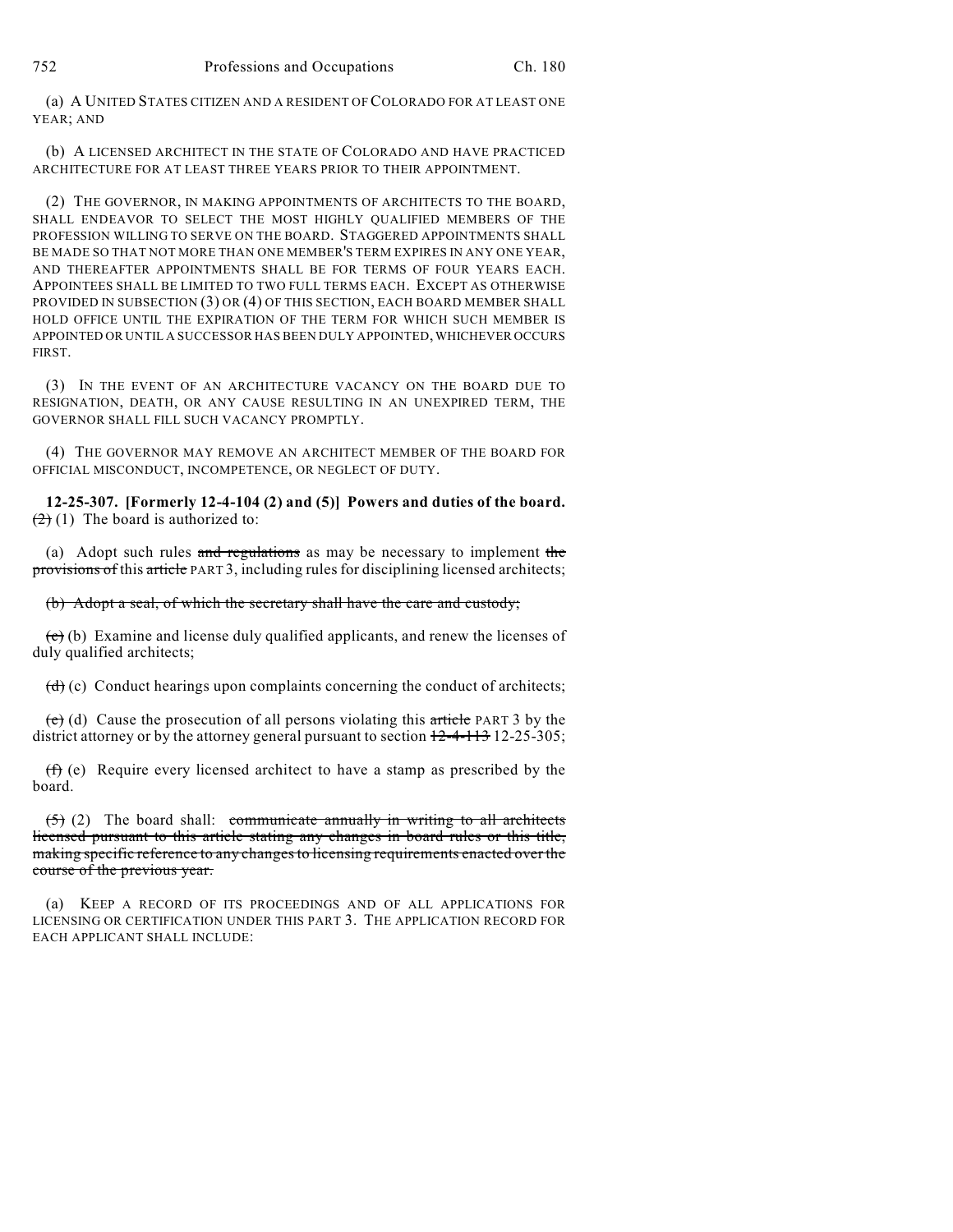(I) NAME, AGE, AND RESIDENCE OF THE APPLICANT;

(II) DATE OF APPLICATION;

(III) PLACE OF BUSINESS;

(IV) EDUCATION OF THE APPLICANT;

(V) ARCHITECTURE AND OTHER APPLICABLE EXPERIENCE OF THE APPLICANT;

(VI) TYPE OF EXAMINATION REQUIRED;

(VII) DATE AND TYPE OF ACTION BY THE BOARD; AND

(VIII) SUCH OTHER INFORMATION AS MAY BE DEEMED NECESSARY BY THE BOARD.

(b) MAKE AVAILABLE THROUGH PRINTED OR ELECTRONIC MEANS THE FOLLOWING:

(I) THE ARCHITECT STATUTES ADMINISTERED BY THE BOARD;

(II) A LIST OF THE NAMES AND ADDRESSES OF RECORD OF ALL CURRENTLY LICENSED ARCHITECTS;

(III) THE RULES OF CONDUCT FOR ARCHITECTS ADOPTED PURSUANT TO PARAGRAPH (a) OF SUBSECTION (1) OF THIS SECTION; AND

(IV) THE RULES OF THE BOARD AND SUCH OTHER PERTINENT INFORMATION AS THE BOARD DEEMS NECESSARY.

**12-25-308. [Formerly 12-4-111 (2), (2.5), (3) (b), (4), and (5)] Disciplinary actions - grounds for discipline.** (2) (1) Grounds for disciplinary action include: THE BOARD MAY DENY, SUSPEND, REVOKE, OR REFUSE TO RENEW THE LICENSE OF, PLACE ON PROBATION, OR LIMIT THE SCOPE OF PRACTICE OF A LICENSEE FOR THE FOLLOWING:

(a) Fraud, misrepresentation, deceit, or material misstatement of fact in procuring or attempting to procure a license; or

(b) Any act or omission which THAT fails to meet the generally accepted standards of the practice of architecture, as evidenced by conduct which THAT endangers life, health, property, or the public welfare; or

 $(h)$  (c) Conviction of, or pleading guilty OR NOLO CONTENDERE to, a felony in Colorado CONCERNING THE PRACTICE OF ARCHITECTURE or to any AN EQUIVALENT crime outside Colorado. that would constitute a felony in Colorado. A certified copy of the judgment of a court of competent jurisdiction of such conviction or plea shall be presumptive evidence of such conviction or plea in any hearing under this article; for the purposes of this paragraph (h), a plea of nolo contendere, or its equivalent, accepted by the court shall be considered as a conviction; however, PART 3. The board shall be governed by the provisions of section 24-5-101, C.R.S., in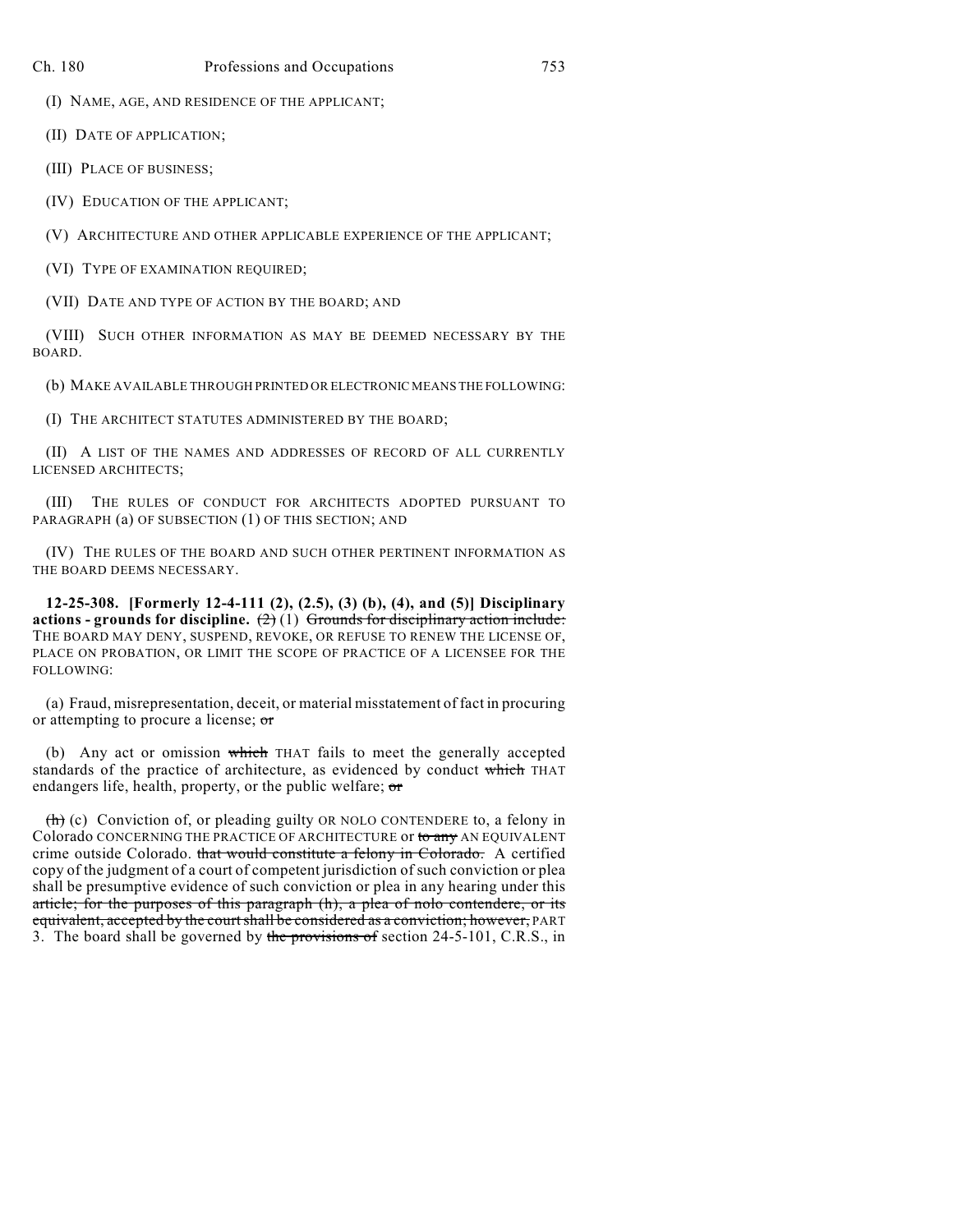considering such conviction or plea.

 $(e)$  (d) Affixing a seal or allowing a seal to be affixed to any document of which the architect was neither the author nor in responsible control of preparation; or

 $(f)$  (e) Violation of, or aiding or abetting in the violation of, the provisions of this article PART 3 or any adopted rule or regulation promulgated by the board in conformance with the provisions of this article PART 3 or any order of the board issued in conformance with the provisions of this article; or PART 3;

 $\overrightarrow{(t)}$  (f) Use of false, deceptive, or misleading advertising; or

 $\overrightarrow{(o)}(g)$  Performing services beyond one's competency, training, or education;

 $\overline{(n)}$  (h) Failure to render adequate professional control of persons practicing architecture under the responsible control of a licensed architect; or

 $(i)$  Habitual intemperance with respect to, or excessive use of, any habit-forming drug, any controlled substance as defined in section 12-22-303 (7), or any alcoholic beverage, any of which renders him OR HER unfit to practice architecture; or

 $(k)$  (j) Any use of a schedule I controlled substance, as defined in section  $18-18-203$ , C.R.S.; or

(k) VIOLATION OF THE NOTIFICATION REQUIREMENTS IN SECTION 12-25-312;

(l) FAILURE TO PAY A FINE ASSESSED UNDER THIS PART 3;

 $(H)$  (m) Failure to report to the board any architect known to have violated any provision of this article or any board order or rule or regulation; or

 $(d)$  (n) Fraud or deceit in the practice of architecture; or

 $(e)$  (o) Mental incompetency; or

(m) (p) Making or offering to make any gift (other than a gift of nominal value such as reasonable entertainment or hospitality), donation, payment, or other valuable consideration to influence a prospective or existing client or employer regarding the employment of the architect; except that nothing in this paragraph  $(m)$ (p) shall restrict an employer's ability to reward an employee for work obtained or performed. or

# (g) (Deleted by amendment, L.  $88$ , p.  $466$ ,  $\frac{6}{5}$  7, effective July 1, 1988.)

 $(3)$  (b) (f) (2) (a) When a complaint or investigation discloses an instance of misconduct that, in the opinion of the board, does not warrant formal action by the board but that should not be dismissed as being without merit, a letter of admonition may be issued and sent, by certified mail, to the licensee.

 $(H)$  (b) When a letter of admonition is sent by the board, by certified mail, to a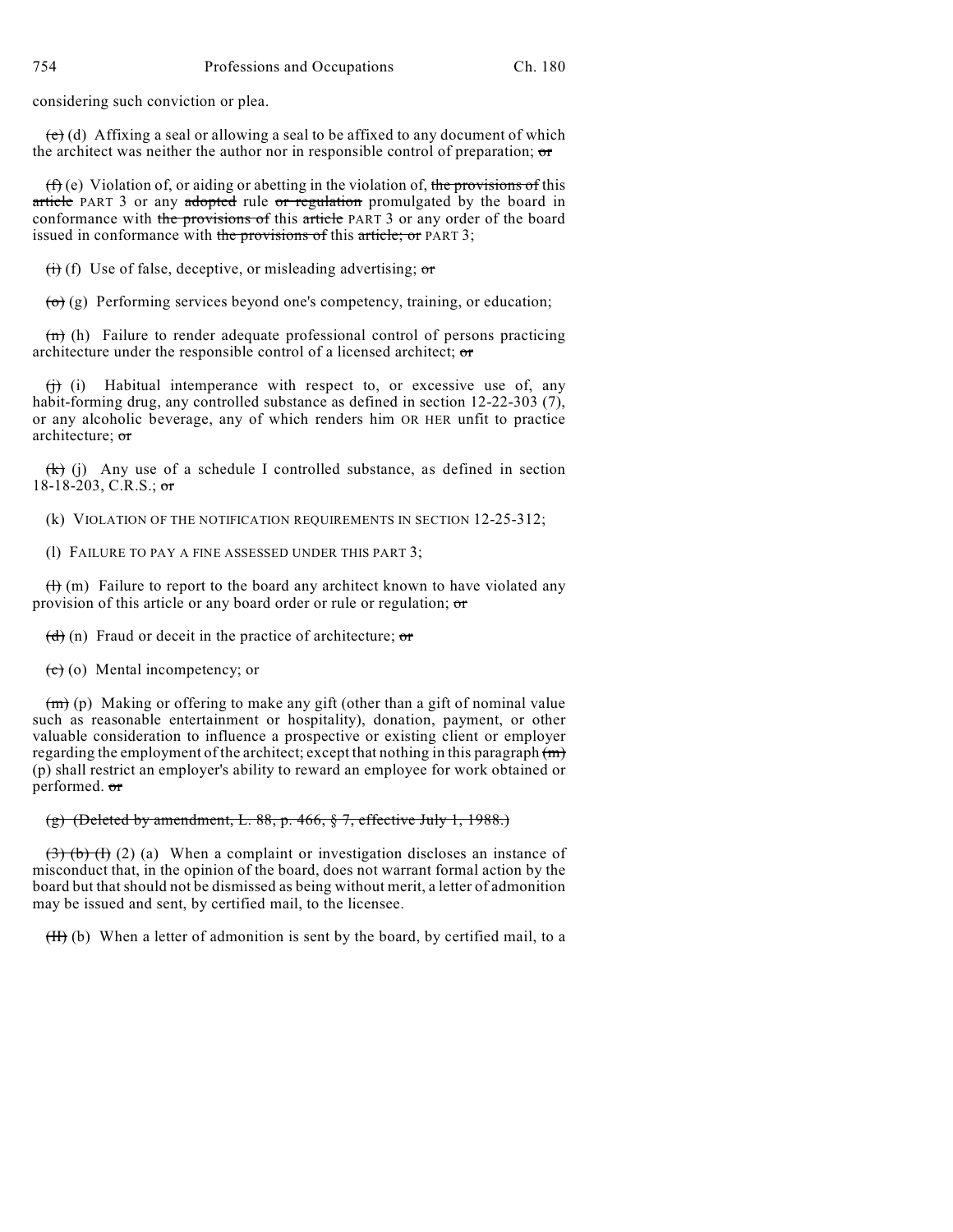licensee, such licensee shall be advised that he or she has the right to request in writing, within twenty days after receipt of the letter, that formal disciplinary proceedings be initiated to adjudicate the propriety of the conduct upon which the letter of admonition is based.

(III) (c) If the request for adjudication is timely made, the letter of admonition shall be deemed vacated and the matter shall be processed by means of formal disciplinary proceedings.

 $(2.5)$  (3) Any disciplinary action in another state or jurisdiction on grounds substantially similar to those that would constitute a violation under this article PART 3 shall be prima facie evidence of grounds for disciplinary action, including denial of licensure, under this section.

 $(5)$  (4) (a) In addition to the penalties provided for in subsection  $(3)$  (2) of this section, any person violating any provision of this article PART 3 or any standards or rules or regulations promulgated pursuant to this article PART 3 may be punished upon a finding of misconduct by the board, made pursuant to article 4 of title 24, C.R.S. In an administrative proceeding against a licensee, the board may impose a fine of not more than five thousand dollars.

(b) All fines collected pursuant to this section shall be transferred to the state treasurer, who shall credit such moneys to the general fund.

 $(4)$  (5) If, as a result of a proceeding held pursuant to article 4 of title 24, C.R.S., the board determines that a person licensed to practice architecture pursuant to this article PART 3 has acted in such a manner as to be subject to disciplinary action, the board may, in lieu of or in addition to other forms of disciplinary action that may be authorized by this section, require a licensee to take courses of training or education relating to his OR HER profession. The board shall determine the conditions which THAT may be imposed on such licensee, including, but not limited to, the type and number of hours of training or education. All training or education courses are subject to approval by the board, and the licensee shall be required to furnish satisfactory proof of completion of any such training or education.

**12-25-309. [Formerly 12-4-104 (3), 12-4-111 (1) and (8), and 12-4-113 (3)] Disciplinary proceedings - injunctions.** (1) **[Formerly 12-4-111 (1)]** The board upon its own motion may, and upon the receipt of a signed complaint in writing from any person shall, investigate the activities of any licensee or other person which THAT present grounds for disciplinary action as specified in this article PART 3.

(2) DISCIPLINARY HEARINGS SHALL BE CONDUCTED BY THE BOARD OR BY AN ADMINISTRATIVE LAW JUDGE APPOINTED PURSUANT TO PART 10 OF ARTICLE 30 OF TITLE 24, C.R.S., AND SHALL BE HELD IN THE MANNER PRESCRIBED IN ARTICLE 4 OF TITLE 24, C.R.S.

(3) **[Formerly 12-4-104 (3)]** (a) The board or an administrative law judge shall have the power to administer oaths, take affirmations of witnesses, and issue subpoenas to compel the attendance of witnesses and the production of all relevant papers, books, records, documentary evidence, and materials in any hearing,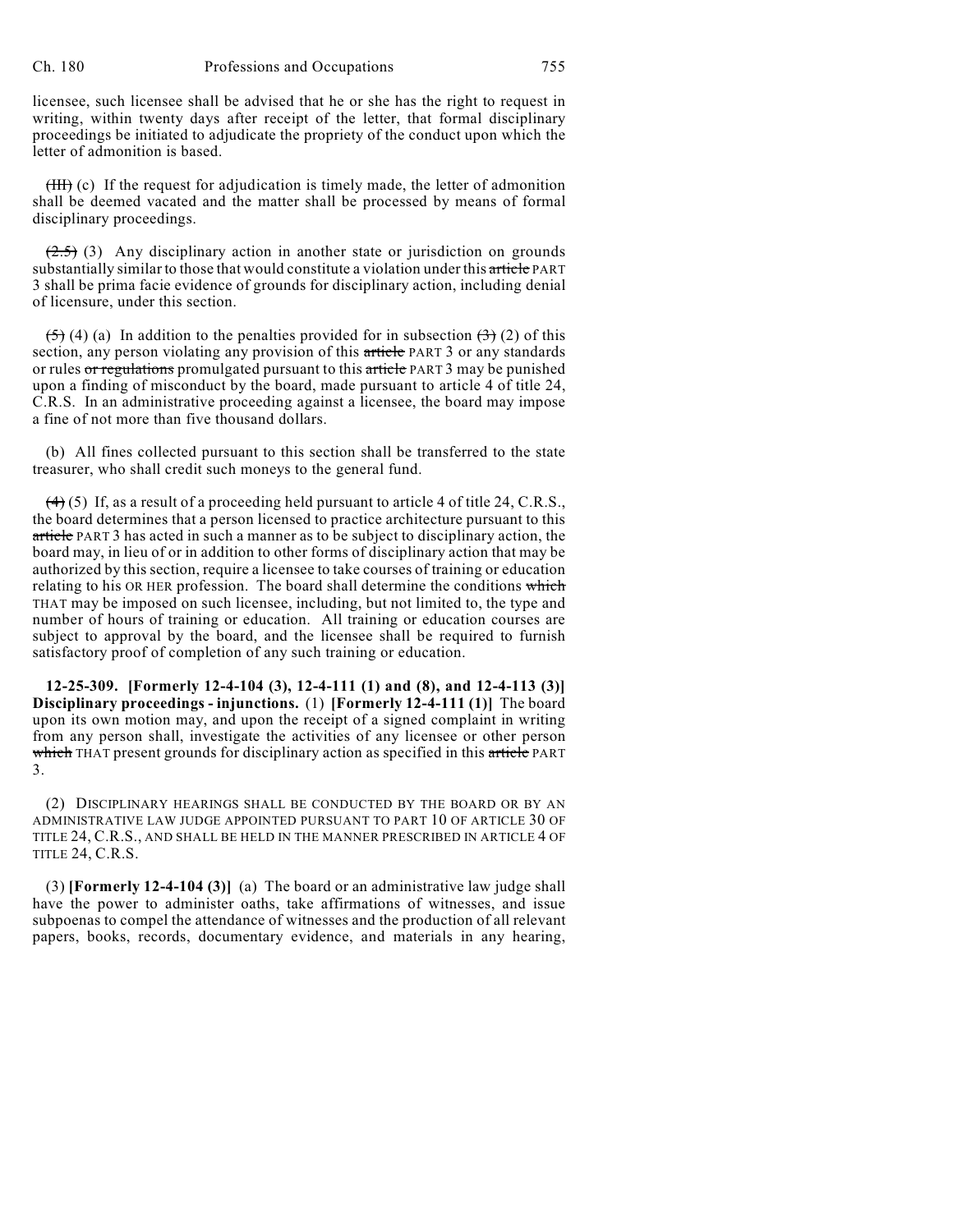investigation, accusation, or other matter coming before the board. The board may appoint an administrative law judge pursuant to part 10 of article 30 of title 24, C.R.S., to take evidence and to make findings and report them to the board.

(b) Upon failure of any witness to comply with such subpoena or process, the district court of the county in which the subpoenaed person or licensee resides or conducts business, upon application by the board or director OF THE DIVISION OF REGISTRATIONS WITHIN THE DEPARTMENT OF REGULATORY AGENCIES with notice to the subpoenaed person or licensee, may issue to the person or licensee an order requiring that person or licensee to appear before the board or director; to produce the relevant papers, books, records, documentary evidence, or materials if so ordered; or to give evidence touching the matter under investigation or in question. Failure to obey the order of the court may be punished by the court as a contempt of court.

(4) **[Formerly 12-4-113 (3)]** The board may, in the name of the people of the state of Colorado, through the attorney general of the state of Colorado, apply for an injunction in any court of competent jurisdiction to enjoin any person from committing any act declared to be a misdemeanor by this article PART 3. In order to obtain such injunction the board need not prove irreparable injury.

(5) THE COURT OF APPEALS SHALL HAVE INITIAL JURISDICTION TO REVIEW ALL FINAL ACTIONS AND ORDERS OF THE BOARD THAT ARE SUBJECT TO JUDICIAL REVIEW. SUCH PROCEEDINGS SHALL BE CONDUCTED IN ACCORDANCE WITH SECTION 24-4-106 (11), C.R.S.

(6) **[Formerly 12-4-111 (8)]** When a complaint or an investigation discloses an instance of misconduct that, in the opinion of the board, warrants formal action, the complaint shall not be resolved by a deferred settlement, action, judgment, or prosecution.

**12-25-309.5. [Formerly 12-4-111 (6)] Reconsideration and review of board actions.** The board, on its own motion or upon application, at any time after the imposition of any discipline as provided in this section, may reconsider its prior action and reinstate or restore such license or terminate probation or reduce the severity of its prior disciplinary action. The taking of any such further action, or the holding of a hearing with respect thereto, shall rest in the sole discretion of the board.

**12-25-310. [Formerly 12-4-107 (1) and 12-4-111 (7)] Application for licensing.** (1) **[Formerly 12-4-107 (1)]** An applicant shall submit an application that includes evidence of education and practical experience as required by this section 12-25-314 and the rules and regulations of the board. Such application shall also include a signed statement that the applicant has never been denied licensure as an architect or been disciplined with regard to the practice of architecture or practiced architecture in violation of the law. If the board determines that any AN applicant has committed any of the acts specified as grounds for discipline under section  $12-4-111$  (2) 12-25-308 (1), it may deny an application for examination or licensure. In making such a determination, the board shall be governed by the provisions of section 24-5-101, C.R.S. If the applicant has not complied with the provisions of section  $12-4-111(7)$  SUBSECTION (3) OF THIS SECTION, the board shall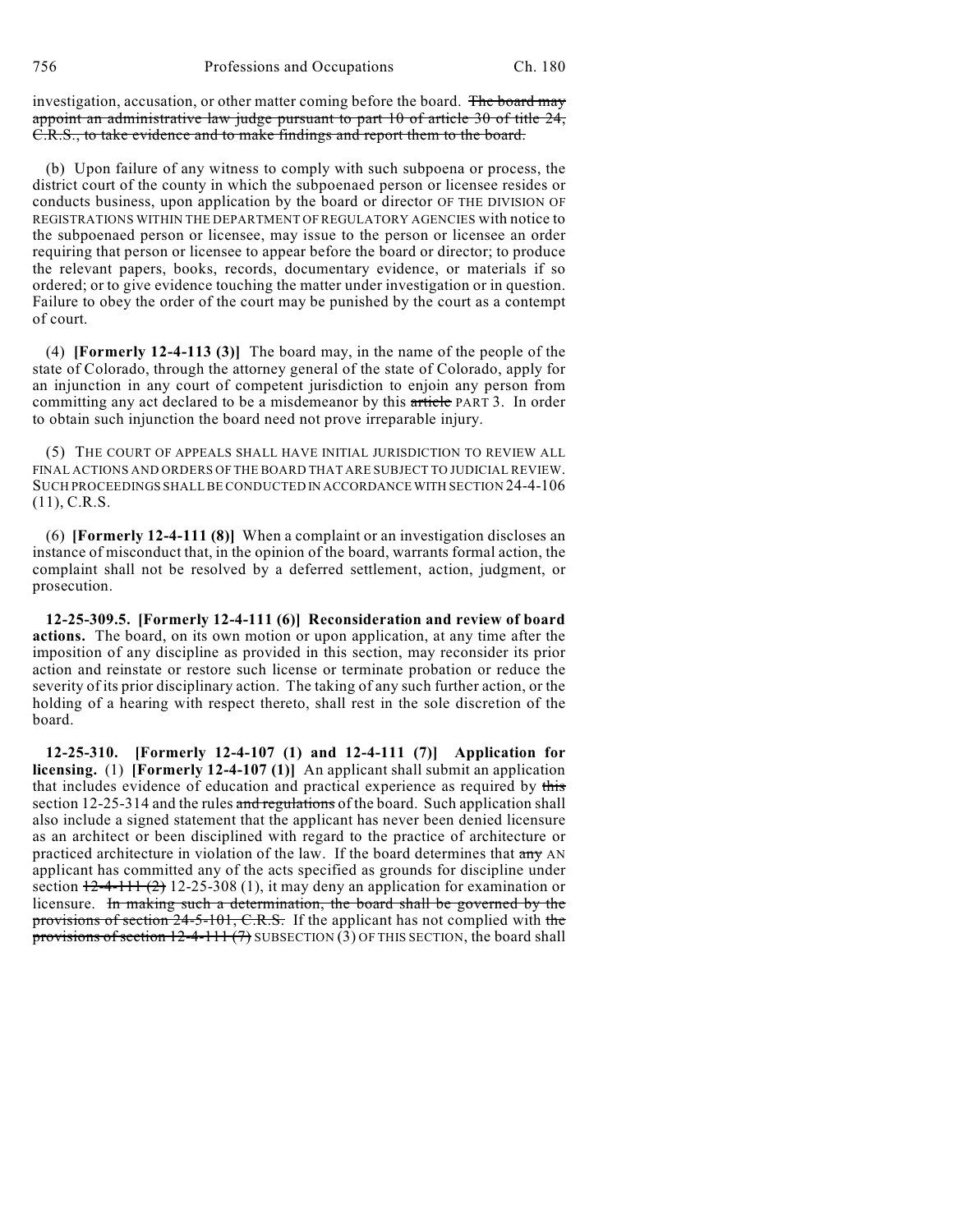deny an application for examination or licensure.

(2) WHEN THE BOARD IS REVIEWING OR CONSIDERING CONVICTION OF A CRIME, IT SHALL BE GOVERNED BY SECTION 24-5-101, C.R.S.

(3) **[Formerly 12-4-111 (7)]** No licensee whose license is revoked shall be allowed to apply for licensure earlier than two years after the effective date of the revocation.

**12-25-311. Professional liability.** (1) THE SHAREHOLDERS, MEMBERS, OR PARTNERS OF AN ENTITY THAT PRACTICES ARCHITECTURE ARE LIABLE FOR THE ACTS, ERRORS, AND OMISSIONS OF THE EMPLOYEES, MEMBERS, AND PARTNERS OF THE ENTITY EXCEPT WHEN THE ENTITY MAINTAINS A QUALIFYING POLICY OF PROFESSIONAL LIABILITY INSURANCE AS SET FORTH IN SUBSECTION (2) OF THIS SECTION.

(2) (a) A QUALIFYING POLICY OF PROFESSIONAL LIABILITY INSURANCE SHALL MEET THE FOLLOWING MINIMUM STANDARDS:

(I) THE POLICY INSURES THE ENTITY AGAINST LIABILITY IMPOSED UPON IT BY LAW FOR DAMAGES ARISING OUT OF THE NEGLIGENT ACTS, ERRORS, AND OMISSIONS OF ALL PROFESSIONAL AND NONPROFESSIONAL EMPLOYEES, MEMBERS, AND PARTNERS; AND

(II) THE INSURANCE IS IN A POLICY AMOUNT OF AT LEAST SEVENTY-FIVE THOUSAND DOLLARS MULTIPLIED BY THE TOTAL NUMBER OF ARCHITECTS AND ENGINEERS IN OR EMPLOYED BY THE ENTITY, UP TO A MAXIMUM OF FIVE HUNDRED THOUSAND DOLLARS.

(b) IN ADDITION, THE POLICY MAY INCLUDE:

(I) A PROVISION THAT IT SHALL NOT APPLY TO THE FOLLOWING:

(A) A DISHONEST, FRAUDULENT, CRIMINAL, OR MALICIOUS ACT OR OMISSION OF THE INSURED ENTITY OR ANY STOCKHOLDER, EMPLOYEE, MEMBER, OR PARTNER;

(B) THE CONDUCT OF A BUSINESS ENTERPRISE THAT IS NOT THE PRACTICE OF ARCHITECTURE BY THE INSURED ENTITY;

(C) THE CONDUCT OF A BUSINESS ENTERPRISE IN WHICH THE INSURED ENTITY MAY BE A PARTNER OR THAT MAY BE CONTROLLED, OPERATED, OR MANAGED BY THE INSURED ENTITY IN ITS OWN OR IN A FIDUCIARY CAPACITY, INCLUDING, BUT NOT LIMITED TO, THE OWNERSHIP, MAINTENANCE, OR USE OF PROPERTY;

(D) BODILY INJURY, SICKNESS, DISEASE, OR DEATH OF A PERSON; OR

(E) DAMAGE TO, OR DESTRUCTION OF, TANGIBLE PROPERTY OWNED BY THE INSURED ENTITY.

(II) ANY OTHER REASONABLE PROVISIONS WITH RESPECT TO POLICY PERIODS, TERRITORY, CLAIMS, CONDITIONS, AND MINISTERIAL MATTERS.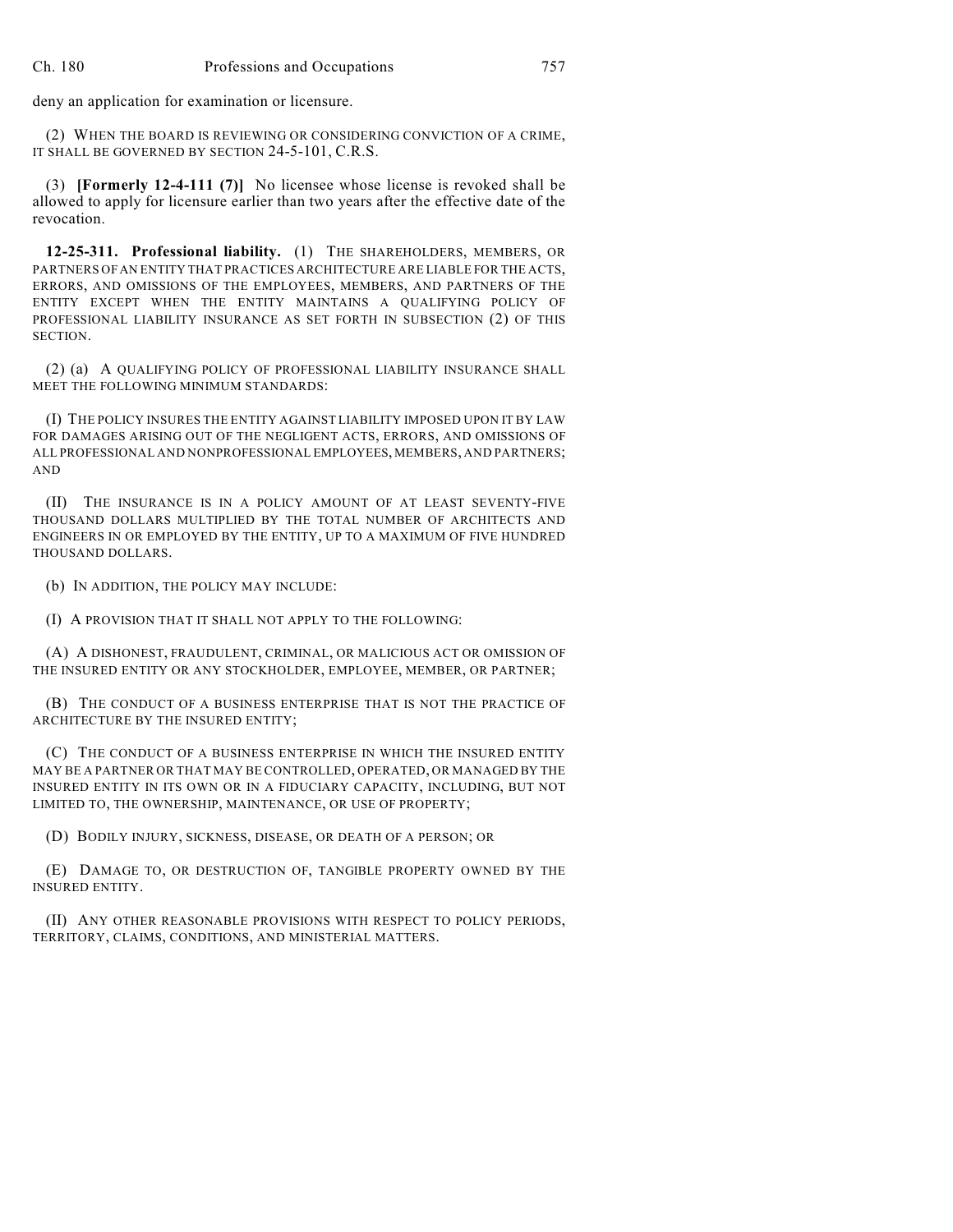**12-25-312. [Formerly 12-4-117] Notification to board.** Each architect shall notify the board of any action or arbitration in which claims regarding JUDGMENT OR SETTLEMENT INVOLVING THE ARCHITECT AND RESULTING FROM A CLAIM CONCERNING the life safety of the occupants of the A building. are made. Such notification shall be made THE ARCHITECT SHALL NOTIFY THE BOARD within ninety SIXTY days of notice to the architect of such action or arbitration AFTER THE JUDGMENT OR SETTLEMENT.

**12-25-313. Eligibility for architect.** TO BE ELIGIBLE FOR LICENSING AS AN ARCHITECT, AN APPLICANT SHALL PROVIDE DOCUMENTATION OF TECHNICAL COMPETENCE.

**12-25-314. [Formerly 12-4-107 (2), (3), and (5)] Qualifications for architect licensure.**  $(2)$  (1) The board shall set minimum educational and experience requirements for applicants within the following guidelines:

(a) The board may require:

(I) No more than three years of practical experience under the direct supervision of a licensed architect or an architect exempt under the provisions of section 12-4-112 12-25-303 (4) and either:

(A) A professional degree from a program accredited by the national architectural accrediting board OR ITS SUCCESSOR; or

(B) Substantially equivalent education or experience approved by the board, with the board requiring no more than five years of such education and experience; or

(II) No more than ten years of practical experience under the direct supervision of a licensed architect or an architect exempt under the provisions of section  $12-4-112$  12-25-303 (4); or

(III) A combination of such practical experience and education, which combination shall not exceed ten years.

(b) Up to one year of the required experience may be in on-site building construction operations, physical analyses of existing buildings, or teaching or research in a program accredited by the national architectural accreditation board OR ITS SUCCESSOR.

(c) Full credit shall be given for education obtained in four-year baccalaureate programs in architecture or environmental design.

 $(3)(2)$  (a) An applicant shall pass an examination or examinations developed or adopted by the board. The board shall ensure that the passing score for any examination is set to measure the level of minimum competency.

(b) Beginning January 1, 1995, The examination shall be given at least twice a year. The board shall designate a time and location for examinations and SHALL notify applicants of this time and location in a timely fashion and, as necessary, may contract for assistance in administering the examination.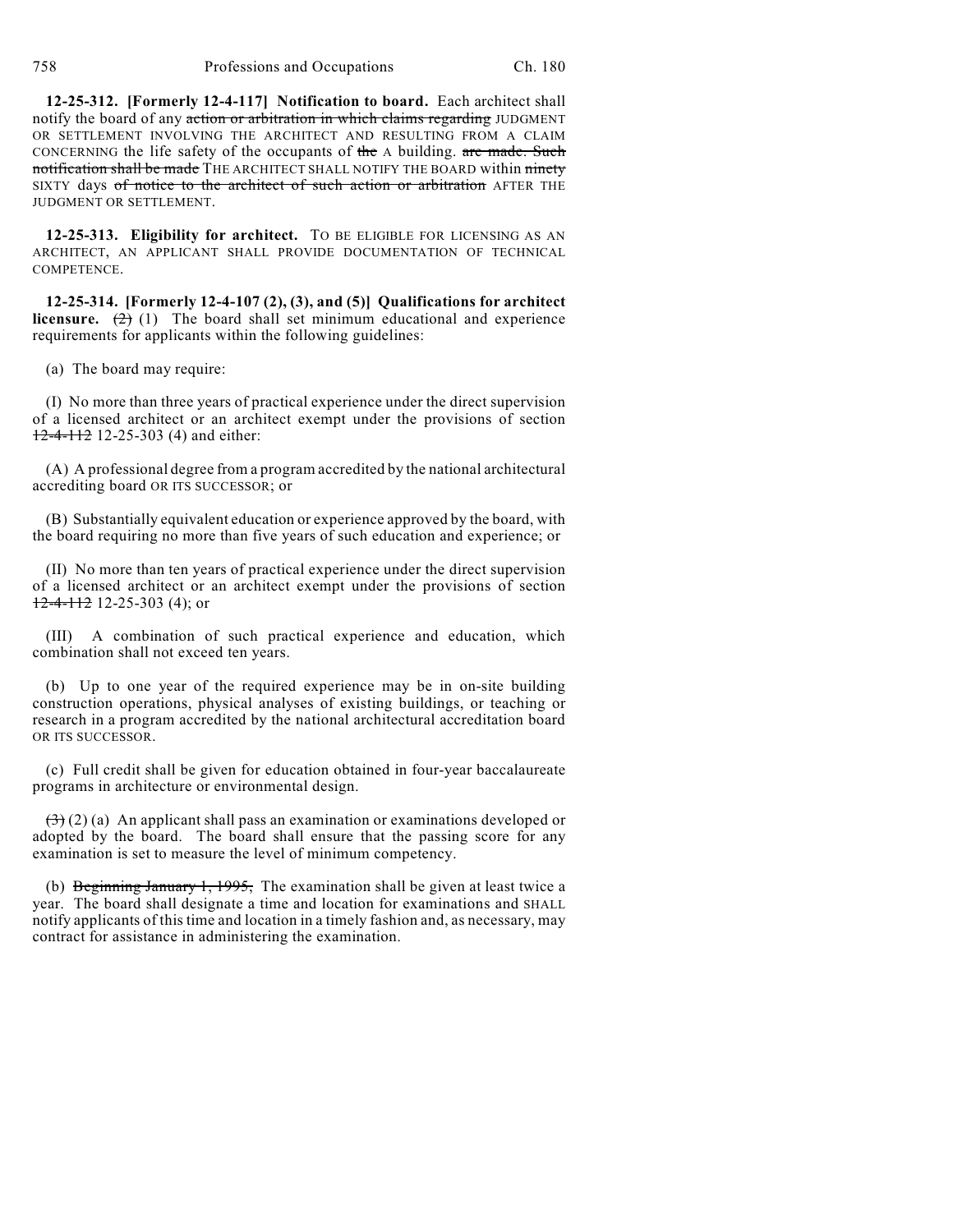### (c) (Deleted by amendment, L. 91, p.  $1671$ ,  $\S$  1, effective July 1, 1991.)

 $(5)$  (3) An applicant for licensure by endorsement must SHALL hold a license in good standing in a jurisdiction requiring qualifications substantially equivalent to those currently required for licensure by examination as provided in SECTION 12-25-310 (1) AND subsections  $(\frac{1}{1}, \frac{2}{2}, \frac{1}{2})$  and  $(\frac{3}{2})$  (1) AND (2) of this section and must SHALL file an application as prescribed by the board. The board shall provide procedures for an applicant to apply directly to the board. The board may also provide an alternative application procedure so that an applicant may, at his OR HER option, instead apply to a national clearinghouse designated by the board. such as the national council of architectural registration boards; such THE national clearinghouse shall then forward the application to the board.

**12-25-315. [Formerly 12-4-107 (6) and 12-4-108 (1) and (2)] Licenses.** (1) **[Formerly 12-4-107 (6)]** The board shall issue a license whenever an applicant for a license to practice architecture in Colorado successfully qualifies for such license as provided in this article PART 3.

(2) **[Formerly 12-4-108 (1)]** An architect may renew a license by paying to the board the license renewalfee established pursuant to section 24-34-105, C.R.S., and the board shall then issue a certificate of renewal.

(3) **[Formerly 12-4-108 (2)]** The license of any architect shall be renewed or reinstated pursuant to a schedule established by the director of the division of registrations within the department of regulatory agencies and shall be renewed or reinstated pursuant to section 24-34-102 (8), C.R.S. The director of the division of registrations within the department of regulatory agencies may establish renewal fees and delinquency fees for reinstatement pursuant to section 24-34-105, C.R.S. If a person fails to renew his or her license pursuant to the schedule established by the director of the division of registrations, such license shall expire. Any person whose license has expired shall be subject to the penalties provided in this article PART 3 or section 24-34-102 (8), C.R.S.

**12-25-316. [Formerly 12-4-105] Disposition of fees - expenses of board.** (1) All moneys collected under this article PART 3, except as provided in section  $12-4-111(5)$  12-25-308 (4), shall be transmitted to the state treasurer, who shall credit the same pursuant to section 24-34-105, C.R.S., and the general assembly shall make annual appropriations pursuant to said section for expenditures of the board.

(2) The division director OF THE DIVISION OF REGISTRATIONS WITHIN THE DEPARTMENT OF REGULATORY AGENCIES may employ such technical, clerical, investigative, or other assistance as is necessary for the proper performance of the board's work, subject to the provisions of section 13 of article XII of the state constitution, and may make expenditures for any purpose which THAT is reasonably necessary for the proper performance of the board's duties under this article PART 3.

(3) The board may charge fees for licensure by examination, reexamination, reciprocity ENDORSEMENT, and recertification. THE BOARD MAY ALSO CHARGE FEES FOR REPLACEMENT OF A LICENSE CERTIFICATE and for the renewal and reinstatement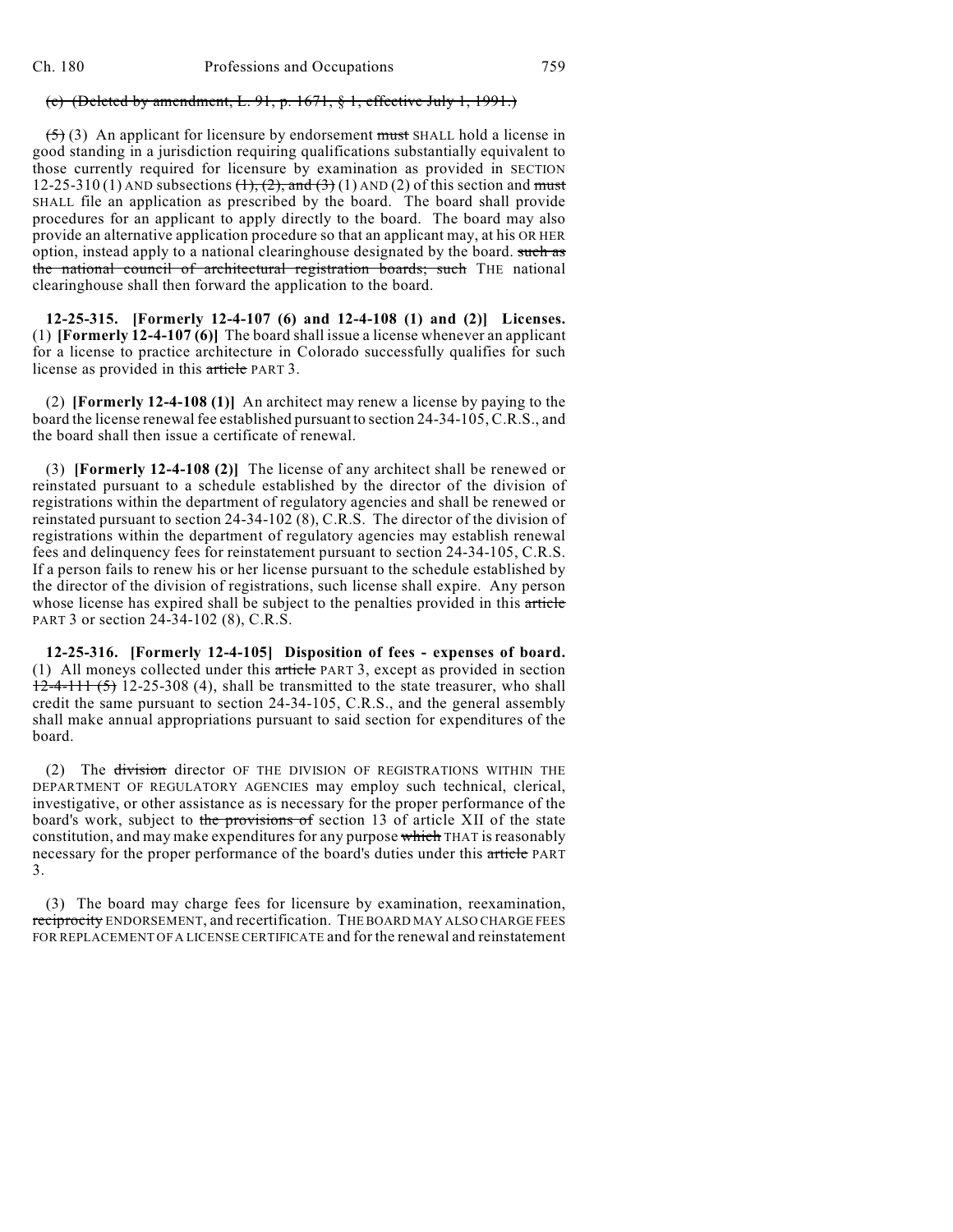of a license.

**12-25-317. [Formerly 12-4-115 (1) and 12-4-116] Architect's stamp - record set of drawings.** (1) **[Formerly 12-4-116]** The use of an architect's stamp shall be subject to the following:

(a) The stamp, signature of the architect whose name appears on the stamp, and date of the signature of such architect shall be placed on reproductions of drawings to establish a record set of contract documents DRAWINGS. A RECORD SET SHALL NOT BE REPRODUCED. The A record set shall be prominently identified and shall be for the permanent record of the architect, the project owner, and the regulatory authorities who have jurisdiction over the project. THIS SECTION SHALL NOT PROHIBIT THE CREATION OF MULTIPLE RECORD SETS.

(b) The stamp and the date the document is stamped shall be placed on each reproduction of drawings prepared under the direct supervision of the architect and on the cover, title page, and table of contents of specifications. Subsequent issues of addenda, revisions, clarifications, or other modifications shall be properly identified and dated for the record set. Where consultant drawings and specifications are incorporated into the record set, they shall be clearly identified by consultant stamps or other means and dated in accordance with law to distinguish proper reference to origination.

(c) Except as required for compliance with a federal contract, the stamp shall not be placed on reproducible drawings which are used for multiple copies or on reproducible drawings which THAT are transferred away from the architect's possession and supervision.

(d) The A STAMPED record set WITH AN ORIGINAL SIGNATURE SHALL BE retained in possession of the architect AND shall be held for a minimum of three years following beneficial occupancy or beneficial use of the project by the owner or occupant.

(e) One original document may be stamped, signed, and dated pursuant to the requirements of federal government contracts.

(2) **[Formerly 12-4-115 (1)]** No person preparing plans and specifications for or construction contracts for the administration of any alteration, remodeling, or repair of any building shall use the title "architect" unless such person has been licensed as an architect pursuant to this article PART 3.

**12-25-318. [Formerly 12-4-104.5] Immunity.** Any member of the board, any member of the board's staff, any person acting as a witness or consultant to the board, any witness testifying in a proceeding authorized under this article PART 3, and any person who lodges a complaint pursuant to this article PART 3 shall be immune from liability in any civil action brought against him or her for acts occurring while acting in his or her capacity as board member, staff, consultant, or witness, respectively, if such individual was acting in good faith within the scope of his or her respective capacity, made a reasonable effort to obtain the facts of the matter as to which he or she acted, and acted in the reasonable belief that the action taken by him or her was warranted by the facts. Any A person participating in good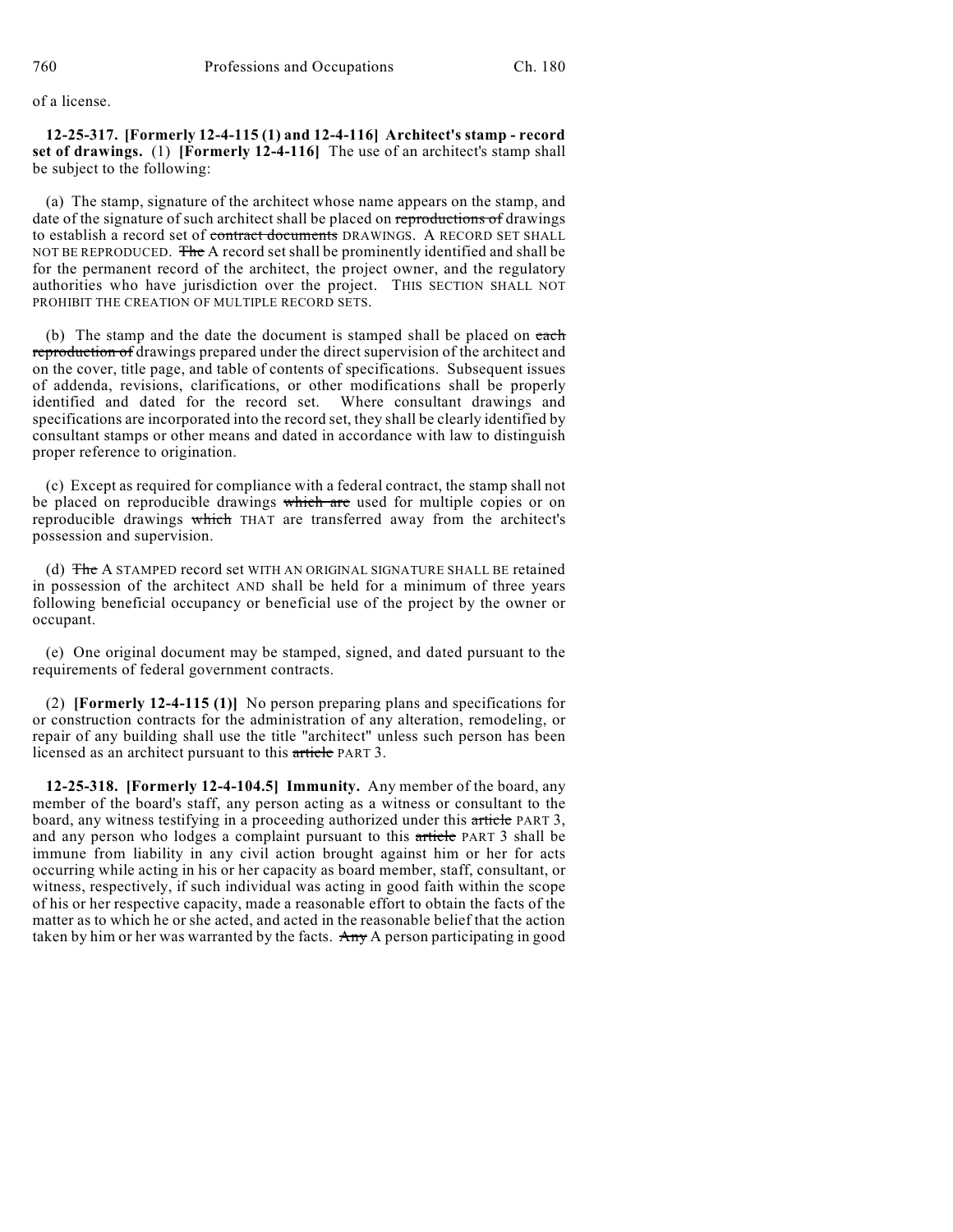faith in lodging a complaint or participating in any investigative or administrative proceeding pursuant to this article PART 3 shall be immune from any civil or criminal liability that may result from such participation.

**12-25-319. [Formerly 12-4-109] Previous licenses - prior actions.** Any person holding a valid license to practice architecture in Colorado before July 1,  $\frac{1986}{1000}$ 2006, shall be licensed under the provisions of this article without further application by said person PART 3. All official actions of the STATE board OF EXAMINERS OF ARCHITECTS made or taken before July 1, 1986 2006, are expressly ratified.

**SECTION 16. Repeal.** 12-25-109 (2), Colorado Revised Statutes, is repealed as follows:

**12-25-109. Disciplinary proceedings - injunctive relief procedure.** (2) Complaints of record on file with the board and the results of investigation shall be closed to public inspection during the investigatory period and until dismissed or until notice of hearing and charges are served on a professional engineer or an engineer-intern or until final agency action is otherwise taken by the board. The board's records and papers shall be subject to the provisions of sections 24-72-203 and 24-72-204, C.R.S., regarding public records and confidentiality.

**SECTION 17. Repeal.** 12-25-209 (2), Colorado Revised Statutes, is repealed as follows:

**12-25-209. Disciplinary proceedings - injunctive relief procedure.** (2) Complaints of record on file with the board and the results of investigation shall be closed to public inspection during the investigatory period and until dismissed or until notice of hearing and charges are served on a professional land surveyor or land surveyor-intern or until final agency action is otherwise taken by the board. The board's records and papers shall be subject to the provisions of sections 24-72-203 and 24-72-204, C.R.S., regarding public records and confidentiality.

**SECTION 18.** 12-25-103 (1) (j), Colorado Revised Statutes, is amended to read:

**12-25-103. Exemptions.** (1) This part 1 shall not be construed to affect any of the following:

(j) Individuals who practice architecture as defined in section  $12-4-102(5)$ 12-25-302 (6); or

**SECTION 19.** 13-4-102 (2) (c) and (2) (r), Colorado Revised Statutes, are amended to read:

**13-4-102. Jurisdiction.** (2) The court of appeals shall have initial jurisdiction to:

(c) Review all final actions and orders appropriate for judicial review of the state board of licensure for professional engineers and professional land surveyors as provided in article 25 of title 12, C.R.S.;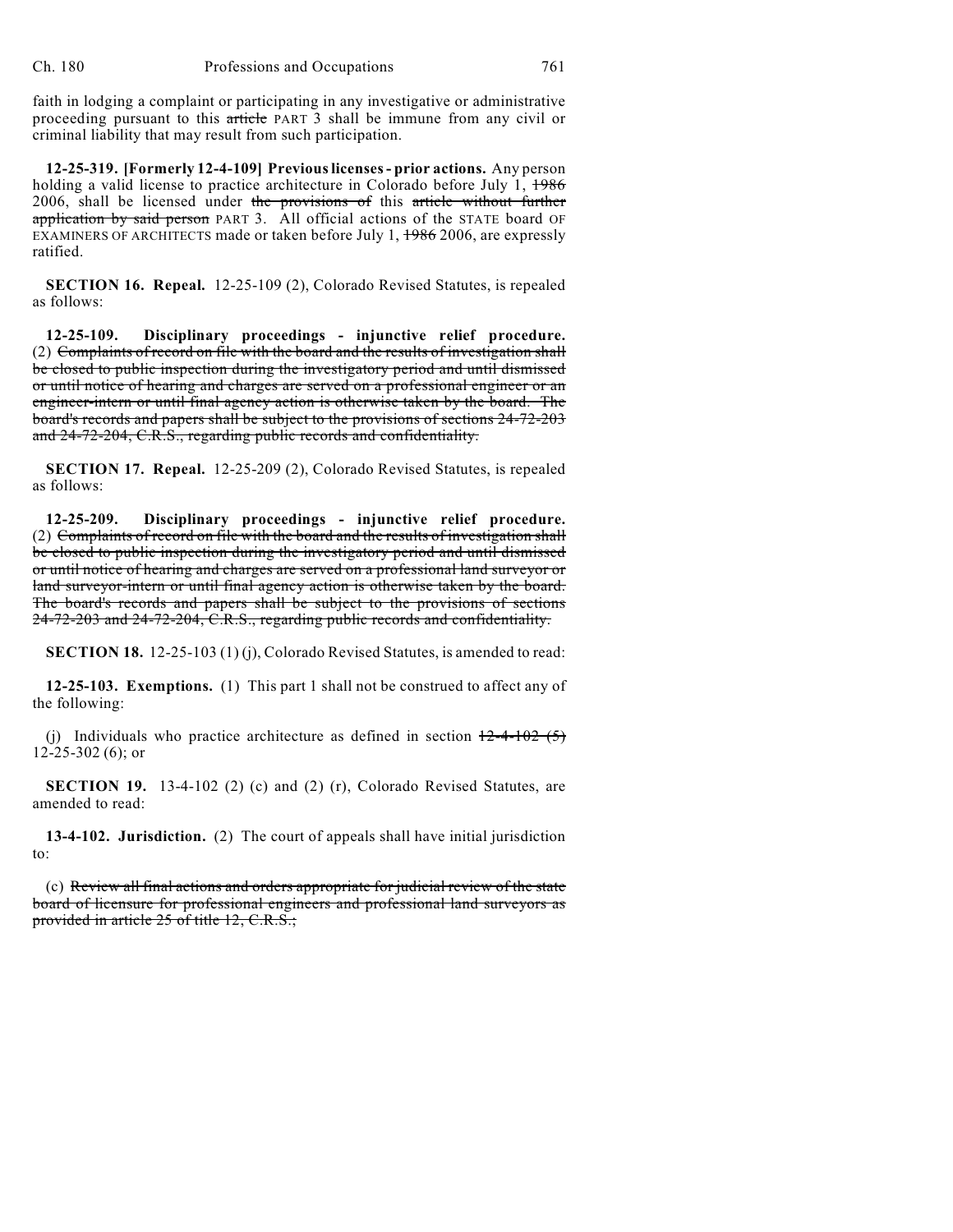(r) Review all final actions and orders appropriate for judicial review of the Colorado state board of examiners of architects LICENSURE FOR ARCHITECTS, PROFESSIONAL ENGINEERS, AND PROFESSIONAL LAND SURVEYORS, as provided in section  $12-4-114$  12-25-309 (5), C.R.S.;

**SECTION 20.** 13-21-108.3 (1), Colorado Revised Statutes, is amended to read:

**13-21-108.3. Architects, professional engineers, and professional land surveyors rendering assistance during emergency or disaster - qualified immunity from civil liability.** (1) An architect licensed pursuant to article 4 PART 3 OF ARTICLE 25 of title 12, C.R.S., or a professional engineer licensed pursuant to PART 1 OF article 25 of title 12, C.R.S., OR A PROFESSIONAL LAND SURVEYOR LICENSED PURSUANT TO PART 2 OF ARTICLE 25 OF TITLE 12, C.R.S., who voluntarily and without compensation provides architectural, or engineering, OR SURVEYING services, respectively, at the scene of an emergency shall not be liable for any personal injury, wrongful death, property damage, or other loss caused by an act or omission of such architect, or engineer, OR SURVEYOR in performing such services.

**SECTION 21.** 24-30-1402 (3.5) and (6) (a), Colorado Revised Statutes, are amended to read:

**24-30-1402. Definitions.** As used in this part 14, unless the context otherwise requires:

(3.5) "Practice of industrial hygiene" means the performance of professional services, including but not limited to consulting, investigating, sampling, or testing in connection with the anticipation, recognition, evaluation, and control of those environmental factors or stresses arising in or from the workplace that may cause sickness, impaired health, or significant discomfort to workers or the public. "Practice of industrial hygiene" includes but is not limited to the identification, sampling, and testing of chemical, physical, biological, and ergonomic stresses and the development of physical, administrative, personal protective equipment, and training methods to prevent, eliminate, control, or reduce such factors and stresses and their effects. The term does not include the practice of architecture, as defined in section  $\frac{12-4-102(5)}{5}$  12-25-302 (6), C.R.S., or the practice of engineering, as defined in section 12-25-102 (10), C.R.S.

(6) "Professional services" means those services within the scope of the following:

(a) The practice of architecture, as defined in section  $\frac{12-4-102(5)}{5}$  12-25-302 (6),  $C.R.S.:$ 

**SECTION 22.** 24-31-101 (1) (f), Colorado Revised Statutes, is amended to read:

**24-31-101. Powers and duties of attorney general.** (1) (f) The attorney general shall have concurrent original jurisdiction with the relevant district attorney over article 4 PART 3 OF ARTICLE 25 of title 12, C.R.S.

**SECTION 23.** 30-28-205 (3), Colorado Revised Statutes, is amended to read: